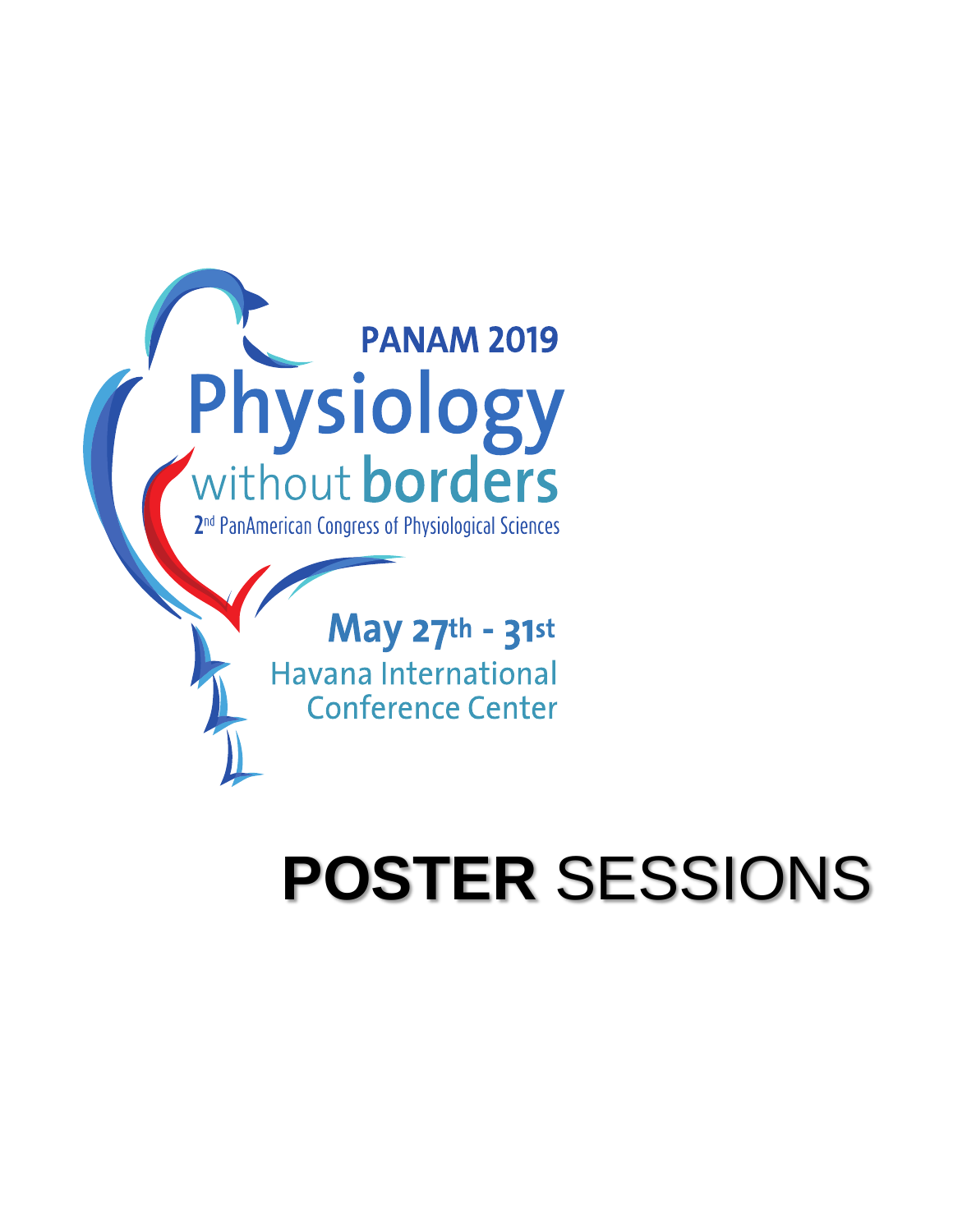#### **Poster**

Tue. 10:00 am—Havana International Conference Center, Grand Foyer (exhibition area).

*Presentation time:* 11:45 pm–2:45 pm

| Cardiovascular PhysiologyT.01-T.35   |  |
|--------------------------------------|--|
| Gastrointestinal PhysiologyT.36-T.51 |  |
| Exercise PhysiologyT.52-T.59         |  |
| Muscle PhysiologyT.60-T.66           |  |
| NeuroimmunologyT.67-T.73             |  |

#### **CARDIOVASCULAR PHYSIOLOGY**

 **T.01** The Effect of Vegetarian and Western Diets on Vascular Function in Healthy Adults. **M. Ramos Gonzalez, A. Mbakwe, K. Smiljanec, M. Zuelch, M. Witman, S. Lennon.** University of Delaware, Newark, DE, USA.

 **T.02** Acute High Sodium Meal Consumption Does Not Impair Vascular Function in Young, Healthy Adults. **K. Smiljanec, A. Mbakwe, M. Ramos-Gonzalez, S. Lennon.** University of Delaware, Newark, DE, USA

 **T.03** Pro- and anti-angiogenic actions of the antidiabetic drug metformin. **C.R. Triggle1,2 , S.M. Samuel<sup>2</sup> , H. Ding<sup>1</sup> .** Departments of Medical Education and Pharmacology, Weill Cornell Medicine in Qatar, Doha, Qatar.

 **T.04** Oxidative stress-induced endothelial dysfunction contributes to cardiovascular disease.

**M.G. Scioli<sup>1</sup> , F. D'Amico<sup>1</sup> , R. Rodríguez Guzmán1,2, A. Orlandi<sup>1</sup> .** <sup>1</sup>Anatomic Pathology, Department of Biomedicine and Prevention, Rome, Italy. <sup>2</sup>Department of Biomedical Sciences, Calixto Garcia Faculty, University of Medical Sciences of Havana, Cuba.

 **T.05** Electronic-Cigarettes and Heat-Not-Burn Tobacco Products Induce Similar in vivo Peripheral Vasoconstriction as Smoking. **I.M. Olfert1,2,3, C.R.** Pitzer<sup>1</sup>, E. Aboaziza<sup>2</sup>, G. Clemons<sup>1</sup>, J. O'Reilly<sup>1</sup>, **P.D. Chantler<sup>1,2</sup>.** <sup>1</sup>West Virginia University School of Medicine, Division of Exercise Physiology, <sup>2</sup>West Virginia Clinical and Translational Science Institute; 3 Inhalation Toxicology Working Group; Morgantown, WV 26506.

 **T.06** Cervicothoracic Transcutaneous Electrical Nerve Stimulation Attenuates the Sympathetic Cardiac Overdrive in Patients with Heart Failure: A <sup>123</sup>l-MIBG Myocardial Scintigraphy, Randomized, Double-Blind, Controlled Crossover Trial.**M.O. Campos<sup>1</sup> , A.CL. Nóbrega<sup>1</sup> , S.M. Miranda<sup>2</sup> , M.L. Ribeiro<sup>2</sup> , T.RB. Guerra2, A.MS. Braghiroll<sup>3</sup> , C.T. Mesquita<sup>2</sup> , I.A. Fernandes<sup>4</sup>** <sup>1</sup>Laboratory of Exercise Sciences and <sup>2</sup>Antonio Pedro University Hospital, Fluminense Federal University, Brazil, <sup>3</sup>Institute of Nuclear Engineering, Federal University of Rio de Janeiro<sup>3</sup>, Brazil and <sup>4</sup>NeuroVASQ - Integrative Physiology Laboratory, Faculty of Physical Education, University of Brasília<sup>4</sup>, Brazil

 **T.07** Prospective Study To Investigate The Prevalence Of The 90 kDa Isoform Of Angiotensin Converting Enzyme In Vitória – Brazil. **A. Febba<sup>1</sup> , F. Fernandes<sup>1</sup> , M. Pinho<sup>1</sup> , J. Mill<sup>2</sup> , D. Casarini<sup>1</sup> .** <sup>1</sup>Medicine UNIFESP Brazil; <sup>2</sup>Biomedical Center UFES Brazil.

 **T.08** Activation of an Endothelial Cell Signaling Pathway in Response to Acute Alteration of Shear Stress. **A.B. Fisher**. Institute for Environmental Medicine, Perelman School of Medicine, University of Pennsylvania.

 **T.09** E-cigarette inhalation causes inflammation and oxidative stress via a NADPH oxidase mediated pathway. **S. Chatterjee, J.Q. Tao, A. Johncola, A. Caporale, M.C. Langham, F.W. Wehrli.** University of Pennsylvania School of Medicine, USA

 **T.10** Inflammation induced disruption in Circadian Rhythm in Pulmonary Endothelial cells is modulated via reactive oxygen species**. S. Chatterjee<sup>1</sup> , Y. Lee<sup>2</sup> , J.Q.Tao<sup>1</sup> , A. Sehgal<sup>2</sup> , S. Sengupta<sup>3</sup> .** <sup>1</sup>Department of Physiology, <sup>2</sup>Department of Neuroscience, University of Pennsylvania School of Medicine and <sup>3</sup>Division of Neonatology, Children Hospital of Philadelphia, Philadelphia USA.

 **T.11** Can Whole Body Blood Flow Autoregulation Lead to Hypertension? Testing Its Role by Computer Simulations. J.P. Montani<sup>1</sup>, B.N. Van Vliet<sup>2</sup>. <sup>1</sup> Faculty of Sciences and Medicine, University of Fribourg, Switzerland. <sup>2</sup>Memorial University of Newfoundland, St. John's, Canada.

 **T.12** Sex Differences in Blood Pressure Response to Continuous Ang II Infusion: Involvement of Sex Hormones and Sex Chromosome Complement**. F. Dadam. L. Vivas, X.E Caeiro.** Instituto de Investigación Médica M. y M. Ferreyra, INIMEC-CONICET-Universidad Nacional Córdoba. Córdoba, Argentina.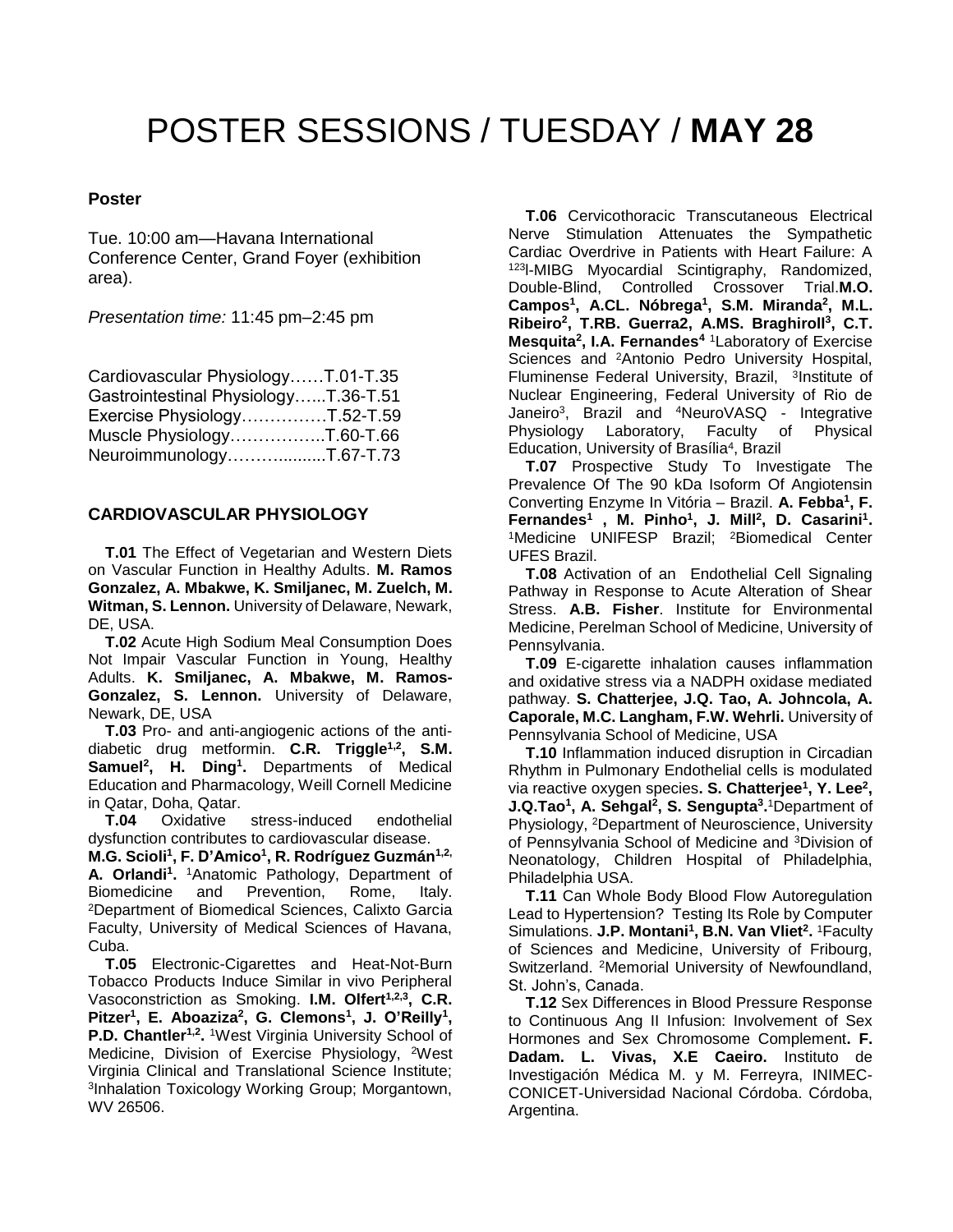**T.13** Angiotensin II Receptor Type 1 Blockade Prevents Arterial Remodeling and Stiffness in Iron Overloaded Rats. **R. Andrade Ávila, H. Gabriel Fidelis, J. Alexandre Gonzaga, S. Curry Evangelista Goes, V. Bermond Marques, L. dos Santos.** Laboratory of Cardiac Electromechanics and Vascular Reactivity - Federal University of Espirito Santo, Vitoria, Brazil.

 **T.14** Comparative Assessment of Electrocardiographic Parameters of Some Birds in Ilorin. **O.M. Azeez<sup>1</sup> , A. Basiru<sup>1</sup> , A.S. Adah<sup>1</sup> , F.H. Olaifa<sup>1</sup> , S.A. Ameen<sup>2</sup> , H.A. Ambali<sup>2</sup> , M. Bolaji<sup>3</sup> , R.B. Balogun<sup>1</sup> .** <sup>1</sup>Department of Veterinary Physiology and Biochemistry. <sup>2</sup>Department of Veterinary Medicine. <sup>3</sup>Department of Veterinary Pathology, University of Ilorin, Ilorin, Nigeria

 **T.15** The intra-test reliability of spontaneous cardiac baroreflex sensitivity in healthy young men.

**J.L. Sabino-Carvalho, A.L. Teixeira, M. Samora, L.C. Vianna.** NeuroVASQ - Integrative Physiology Laboratory, Faculty of Physical Education, University of Brasilia, Brasília, Brazil.

 **T.16** Effect of Electrical Stimulation of the Aortic Depressor Nerve on Inflammatory Response after Experimental Myocardial Infarction in Rats. **R. Schmidt1,2, M. Morris<sup>2</sup> , K.H. Schmidt<sup>2</sup> , K. De Angelis<sup>3</sup> , C.P. Dos Santos<sup>3</sup> , M.C. Irigoyen<sup>1</sup>** . 1 Incor – Heart Institute – School of Medicine – São Paulo University, São Paulo, SP, Brazil. <sup>2</sup>Cardiovascular Toxicology Laboratory – Nova Southeastern University, Fort Lauderdale, FL, USA. <sup>3</sup>Exercise Physiology Laboratory – São Paulo Federal University, São Paulo, SP, Brazil.

 **T.17** Measuring Cardiorespiratory Variables on Small Tadpoles Using a Non-invasive Methodology. **L. Sambini Longhini<sup>1</sup> , C.P. De Almeida Prado<sup>1</sup> , K.C. Bícego<sup>1</sup> , L.A. Zena<sup>2</sup> , L.H. Gargaglioni<sup>1</sup> .** <sup>1</sup>Sao Paulo State University, FCAV/UNESP- Jaboticabal, SP – Brazil. <sup>2</sup>University of Sao Paulo, Institute of Biosciences/USP- Sao Paulo, SP- Brazil.

 **T.18** PRR analysis in rat retina tissue with complicated pregnancy with Preeclampsia. **C. Ramírez-Montero<sup>1</sup> , P.López-Sánchez<sup>1</sup> , L. Anguiano-Robledo<sup>1</sup> , V. Lima-Gómez<sup>2</sup> .** 1 Instituto Politécnico Nacional ESM. <sup>2</sup>Hospital Juárez de México, México.

 **T.19** Heart Rate Variability: Test-Retest Reliability of Poincare Non-linear Measures. **S. Blyakher, S. Costello, K. Wohnoutka N.J Hellyer.** Mayo Clinic, Department of Physical Medicine and Rehabilitation, USA.

 **T.20** Involvement of Protein Kinase B (Akt) in Cardioprotection Carried out by Oral Administration of Stevioside. **V. Mestre Cordero1,2, D. Vélez<sup>1</sup> , S. Harriet<sup>1</sup> , R. Tsacalian<sup>1</sup> , R. Hermann1,2, M.G. Marina Prendes1,2 .** <sup>1</sup>Physiology Unit, Pharmacy and Biochemistry School, University of Buenos Aires. 2 IQUIMEFA-CONICET, Buenos Aires, Argentina.

 **T.21** Triiodothyronine improves post-ischemic myocardium recovery: A response associated with enhanced AMP-activated protein kinase activation**. R. Hermann, M.M. Fernández Pazos, F. Reznik, M. Córdoba, V. Mestre Cordero, D. Vélez; M.G. Marina Prendes.** Physiology Unit, Department of Biological Sciences, School of Pharmacy and Biochemistry, University of Buenos Aires. IQUIMEFA-CONICET. Buenos Aires, Argentina.

 **T.22** Hypothyroidism: How it affects Cardiac Function. **A. Fellet<sup>1</sup> , F. Vazquez<sup>1</sup> , J.I. Burgos<sup>2</sup> , A. Abramovici<sup>1</sup> , F. Lista<sup>1</sup> , N.Ogonowski<sup>1</sup> , A. Balaszczuk<sup>1</sup> , M. Vila Petroff<sup>2</sup> .** <sup>1</sup>Cátedra de Fisiología, Facultad de Farmacia y Bioquímica, UBA, IQUIMEFA-CONICET.<sup>2</sup>Centro de Investigaciones Cardiovasculares de La Plata, Argentina.

 **T.23** Variability in Indicators of Arterial Stiffness with Acute Reductions in Cardiac Stroke Volume. **R.L. Hughson, K.S. Fraser, J. Xeni.** Schlegel-University of Waterloo Research Institute for Aging, University of Waterloo, Waterloo, ON, Canada.

 **T.24** <sup>125</sup>I-Angiotensin 1-7 Binds to Matrix Metalloproteinase. **F.F. Stoyell-Conti, S. Itty, M. Asif, H. Stewart, C. Abraham, J. Vadhan, C.A. West, R.C. Speth.** Nova Southeastern University. Department of Medicine, Georgetown University, Washington, DC, USA.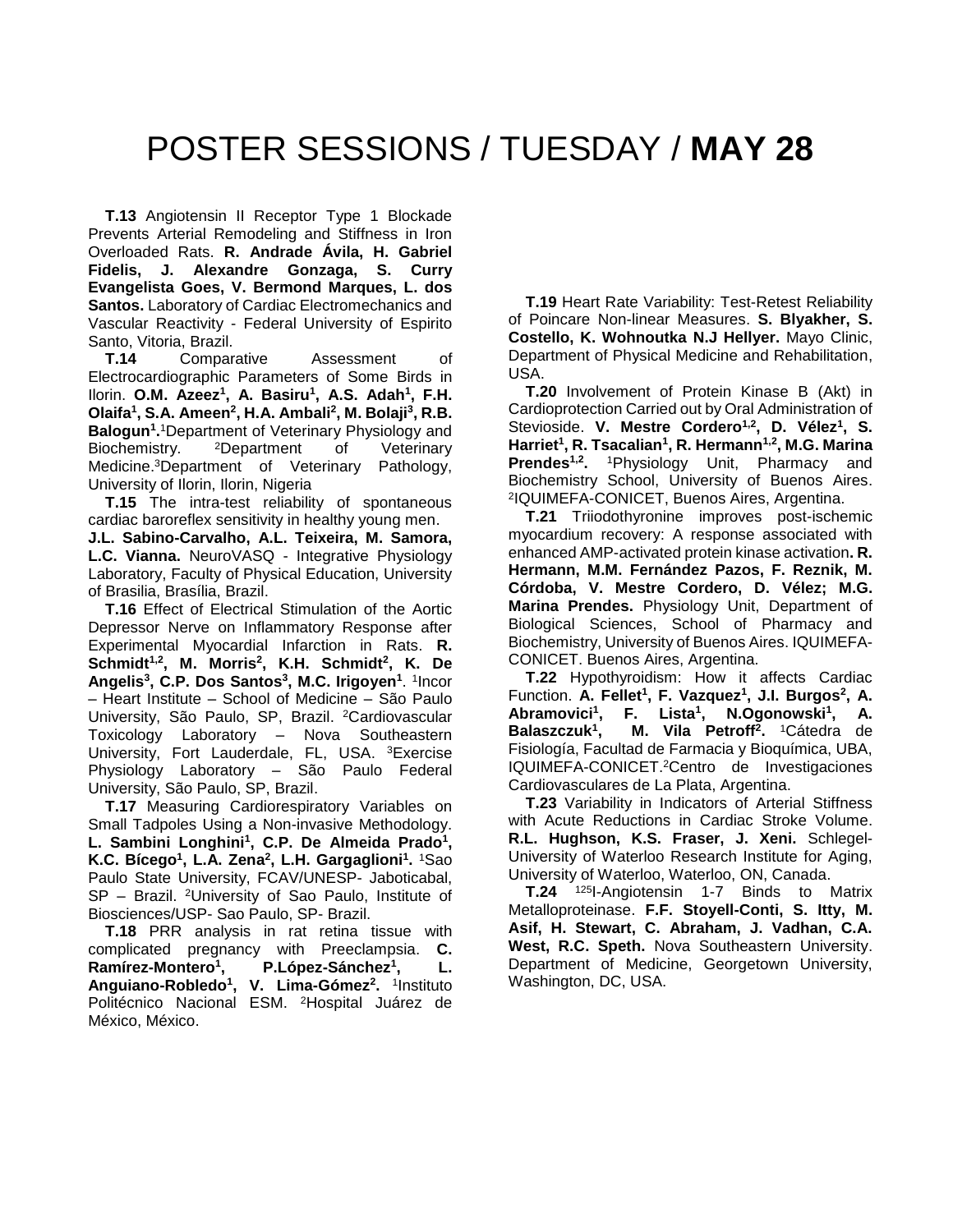**T.25** Oxidative stress in the pathophysiology of cardiovascular disease. New approaches of Aneurysmatic diseases. State of Art. **R. Rodríguez Guzmán1,2, M. Giovanna Scioli<sup>2</sup> , F. D'Amico<sup>2</sup> , E. María Céspedes Miranda<sup>1</sup> , N. Suárez Castillo<sup>1</sup> , P. Guzmán Díaz3,4 .** <sup>1</sup>Biomedical Sciences Department, Calixto García Faculty, University of Medical Sciences of Havana, Cuba. <sup>2</sup>Anatomic Pathology Institute. Department of Biomedicine and Prevention, University of Rome Tor Vergata, Italy. <sup>3</sup>Familiar Medicine Department, Calixto García Faculty, University of Medical Sciences of Havana, Cuba. <sup>4</sup>Antonio Guiteras Holmes Urgency Policlinic, Havana, Cuba.

 **T.26** Blood pressure in obese pregnant rats. **C. Capote Guitian, G. Suárez Román, S. Clapés Hernández, G. Belo, M. Fransisco Da Costa.** Departamento de Bioquímica. Instituto de Ciencias Básicas y Preclínicas "Victoria de Girón", Cuba.

 **T.27** Electrocardiographic modifications in hypertensive patients without associated diseases. **L. Ferrer-Orozco, Y. Orozco-Martínez, J.I. Medina-Morales, B. Orozco Pérez de Prado, C. Orozco Pérez de Prado, R.M. Hernández Maldonado, E. Chávez-González.** Faculty of Medical Sciences, University of Medical Sciences, Villa Clara, Cuba.

 **T.28** Modifications of the Geometric Pattern of the Left Ventricle and Function Cardiac Associated with Malnutrition due to excess. **M. González Jardinez<sup>1</sup> , C.I López de Villavicencio Hernández<sup>2</sup> , I. Cabrera Rojo<sup>3</sup> .** <sup>1</sup>FCM "Manuel Fajardo". UCMH. <sup>2</sup> ICBP: "Victoria de Girón". UCMH. <sup>3</sup>Hospital Universitario: "General Calixto García", Cuba.

 **T.29** Functional Cardiac Modifications Associated with Malnutrition due to Excess Evidenced during and after Physical Effort.**, C.I López de Villavicencio Hernández<sup>2</sup> , I. Cabrera Rojo<sup>3</sup> , M. González Jardinez<sup>1</sup>.** 1FCM "Manuel Fajardo". UCMH. 2ICBP: "Victoria de Girón". UCMH. <sup>3</sup>Hospital Universitario: "General Calixto García", Cuba.

 **T.30** Modifications of the non-linear parameters of heart rate variability in relation to the arithmetic calculation test. **E.M Pedraza Rodríguez, C. Almira Gómez, S. Cortina Reyna, M. Sanchez Hechavarria.** University of Medical Sciences of Santiago de Cuba, Cuba.

 **T.31** Endogenous antioxidant markers, oligo- and macro-elements in hypertensive, pre-hypertensive and normotensive school - age children. **J.I Alfonso Rodríguez<sup>1</sup> , D. Heredia Ruiz<sup>1</sup> , D. Fernández Caraballo<sup>1</sup> , M. Ballestero Hernández<sup>1</sup> , C.P Alfonso González<sup>2</sup> .** <sup>1</sup>University of Medical Sciences, Villa Clara. <sup>2</sup>Hospital "Celestino Hernández Robau", Villa Clara, Cuba.

 **T.32** The basal autonomic balance and during isometric exercise in young people with different cardiovascular reactivity. **A. Rodríguez Pena, O. Guirado Blanco, H.J. González Paz, J.C. Casas Blanco.** University of Medical Sciences, Villa Clara, Cuba.

 **T.33** Hemodynamics patterns and response to isometric sustained weight test in normorreactive, hyperreactive and hypertensive young people: gender differences. **A. Rodríguez Pena, O. Guirado Blanco, H.J. González Paz, M. Ballesteros Hernández.** University of Medical Sciences, Villa Clara, Cuba.

 **T.34** Direct actions of the flavonoids naringenin, quercetin and genistein on rat cardiac and vascular muscles. **L. Galán-Martínez, I. Herrera-Estrada, A. Fleites-Vázquez.** Instituto de Cardiología y Cirugía Cardiovascular, La Habana, Cuba.

 **T.35** Signs associated to the deaths by The Ischemic Cardiovascular Disease in Mayabeque. **M.D. Mendieta Pedroso, Y. Pérez Pérez, I. González López.** Hospital General Docente "Leopoldito Martínez", Mayabeque, Cuba.

#### **GASTROINTESTINAL PHYSIOLOGY**

 **T.36** Gastric rather than Systemic Alkalization Promotes Splenic Anti-inflammatory Responses. **P.M. O'Connor, K. Wilson.** Department of Physiology, Medical College of Georgia at Augusta University, Augusta, GA, USA.

 **T.37** The Circadian Rhythm of Intestinal Melatonin-Synthesizing Enzymes. **D. Andrade-Pavón, C. Alva-Sánchez, N. Méndez-Díaz, I. Villanueva** Departamento de Fisiología, Escuela Nacional de Ciencias Biológicas, Instituto Politécnico Nacional, México.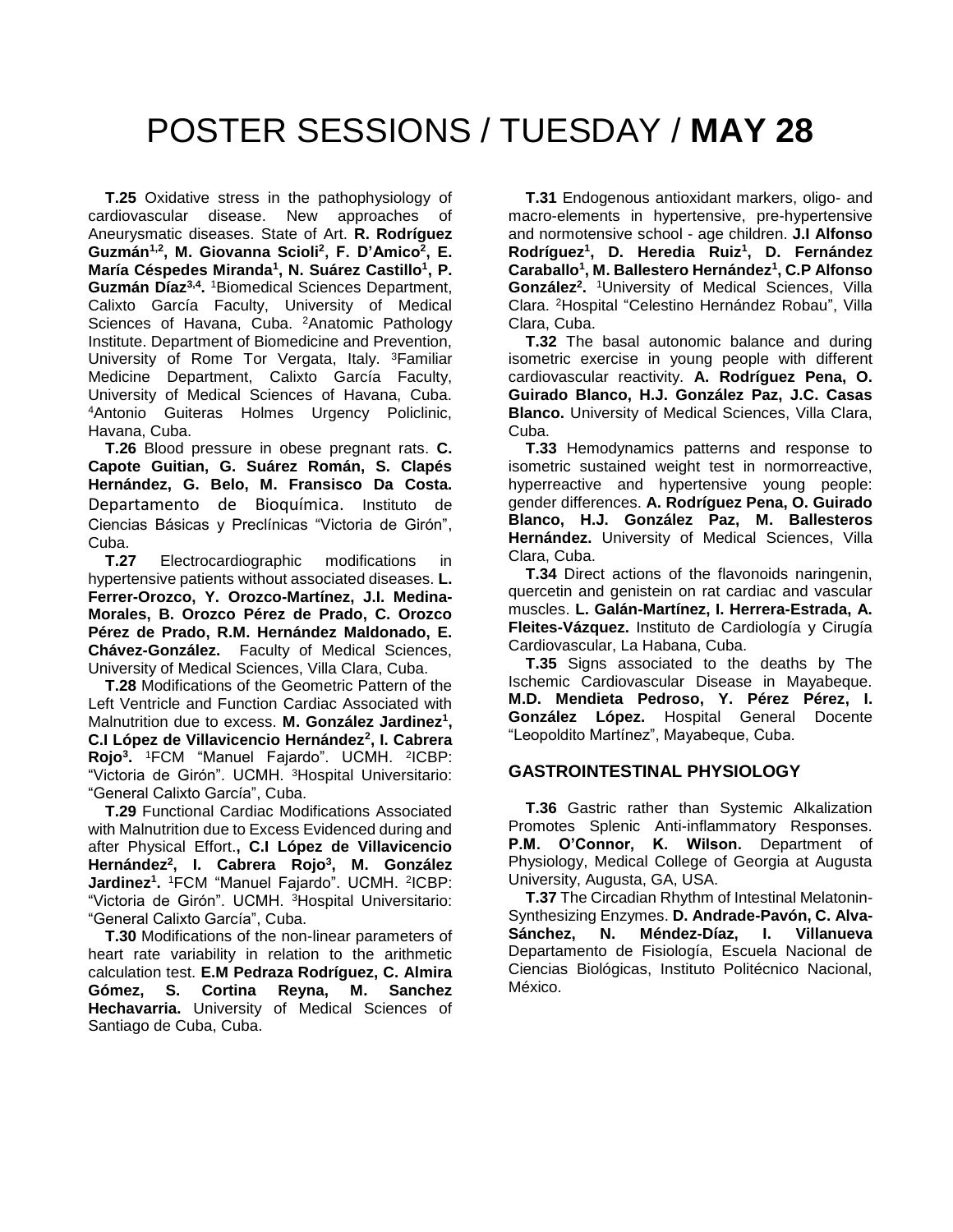**T.38** Intestinal Hydrolase Transcriptional and Proteomic Responses During Rapid Diet Adjustment in Nestling House Sparrows (Passer domesticus). **W. Karasov<sup>1</sup> , A. Brun<sup>1</sup> , M. Magallanes<sup>2</sup> , K. Rott<sup>1</sup> , E. Caviedes-Vidal<sup>2</sup> .** <sup>1</sup>Forest and Wildlife Ecology, University of Wisconsin-Madison, USA. <sup>2</sup>Biológicas, Instituto Multidisciplinario de Investigaciones Biológicas de San Luis, Consejo Nacional de Investigaciones Científicas y Técnicas, Argentina.

 **T.39** Hepatoprotective Potential of Gold Nanoparticles Functionalized with Natural Compounds in Experimental-Induced Liver Fibrosis. **S. Clichici<sup>1</sup> , D. Olteanu<sup>1</sup> , D. Macovei<sup>1</sup> , D. Melvyn<sup>1</sup> , D. Zugravu<sup>1</sup> , I. Baldea<sup>1</sup> , A. Nagy<sup>2</sup> , B. Moldovan<sup>3</sup> , L. David<sup>3</sup> , A. Filip<sup>1</sup> .** <sup>1</sup>Department of Physiology, ''Iuliu Hatieganu'' University of Medicine and Pharmacy, Cluj-Napoca, Romania.<sup>2</sup>Department of Pathology, University of Agricultural Sciences and Veterinary Medicine, Cluj-Napoca, Romania.<sup>3</sup>Faculty of Chemistry, University Babes Bolyai, Cluj-Napoca, Romania.

 **T.40** Rolipram, a Phosphodiesterase 4 Inhibitor, Attenuates Diet-Induced Obesity. **H. Silva, J. Antunes-Rodrigues, L. Elias.** <sup>1</sup>Physiology Department, Ribeirão Preto Medical School, University of São Paulo, Brazil.

 **T.41** The Apoptotic Response of Oral Dysplastic Keratinocytes Induced by Bio-Nanomaterials based on Silver Nanoparticles. **G.A. Filip<sup>1</sup> , I. Baldea<sup>1</sup> , A. Florea<sup>2</sup> , D. Olteanu<sup>1</sup> , L. David<sup>3</sup> , B. Moldovan<sup>3</sup> , I. Scrobota<sup>4</sup> , R. Suharoschi<sup>5</sup> , R. Vulturar<sup>6</sup> , S. Clichici<sup>1</sup> .** <sup>1</sup>Department of Physiology and <sup>2</sup>Department of Cell and Molecular Biology "Iuliu Hatieganu" University of Medicine and Pharmacy, Cluj-Napoca, Romania. <sup>3</sup>Faculty of Chemistry and Chemical Engineering, Babes-Bolyai University, Cluj-Napoca, Romania. <sup>4</sup>Department. of Dental Medicine, Faculty of Medicine and Pharmacy, University of Oradea, Oradea, Romania. <sup>5</sup>Faculty of Food Science and Technology, University of Agricultural Sciences and Veterinary Medicine, Cluj-Napoca, Romania. <sup>6</sup>Department of Molecular Sciences, Iuliu Haţieganu University of Medicine and Pharmacy, Cluj-Napoca, Romania.

**T.42** Increased urine-cell derived mRNA transcripts of the intratubular renin-angiotensin system is associated with high expression of profibrotic factors IL-18 and CTGF in overweight young adults. **A.A. Gonzalez, C. Miranda, P. Rivera, A. Guerrero, N. Roldán.** Instituto de Química, Pontificia Universidad Católica de Valparaíso, Chile.

 **T.43** Reproductive Parameters in a Model of Visceral Obesity. **G. Suárez Román, C. Capote Guitian, S. Clapés Hernández, T. Fernández Romero, G. Belo, M. Fransisco Da Costa.** Departamento de Bioquímica. Instituto de Ciencias Básicas y Preclínicas "Victoria de Girón", Cuba.

 **T.44** Serum Copper, Zinc, Calcium and Magnesium Levels in Mothers with Offspring Affected by Neural Tube Defects: A Case-Control Study. **N. Taboada Lugo1,3, A. Mollineda Trujillo<sup>2</sup> , M. Herrera Martínez<sup>3</sup> .** <sup>1</sup>Provincial Center of Medical Genetics, Villa Clara, Cuba. <sup>2</sup> Centro de Bioactivos Químicos, Universidad Central Marta Abreu de Las Villas, Cuba.<sup>3</sup> University of Medical Sciences, Villa Clara, Cuba.

 **T.45** Study of Antiulcer and Gastroprotective Effect of Musa Pulp ABB spp**. M.A. Boffill Cárdenas<sup>1</sup> , M.J. Martín Calero<sup>2</sup> . C. Garrido Arce<sup>3</sup> .** <sup>1</sup>Unidad de Toxicología Experimental, Universidad de Ciencias Médicas de Villa Clara, Cuba. <sup>2</sup>Facultad de Farmacia, Universidad de Sevilla, España. <sup>3</sup>Hospital Universitario "Arnaldo Milián Castro",Villa Clara, Cuba.

 **T.46** Zinc and copper deficiency in women of reproductive age in Havana, Cuba. **A.M. Gómez Álvarez<sup>1</sup> , G.M. Pita Rodríguez<sup>2</sup> , C. García Pino<sup>2</sup> , A. Ordás González<sup>1</sup> , Y. Salazar Luna<sup>1</sup> , L.L. Cardellá Rosales<sup>1</sup>** . <sup>1</sup>Latin American School of Medicine, Department of Physiological Sciences, Havana, Cuba. 2 Institute of Hygiene Epidemiology and Microbiology, Havana, Cuba.

 **T.47** Standardization of an obesity model induced by hypercaloric diet in Wistar rats. **E. Rita**. Departamento de Fisiología. Instituto de Ciencias Básicas y Preclínicas "Victoria de Girón", Cuba.

 **T.48** Search for the ideal model: Nutritional evaluation in the child. **E. Camps Calzadilla.** Departamento de Fisiología. Instituto de Ciencias Básicas y Preclínicas "Victoria de Girón", Cuba.

 **T.49** Modifications of body composition associated with the life cycle of women. **M. Borroto.**  Departamento de Fisiología. Instituto de Ciencias Básicas y Preclínicas "Victoria de Girón", Cuba.

 **T.50** Influence of nutritional status on morphofunctional changes in perimenopausal women. **E. Camps Calzadilla**. Departamento de Fisiología. Instituto de Ciencias Básicas y Preclínicas "Victoria de Girón", Cuba.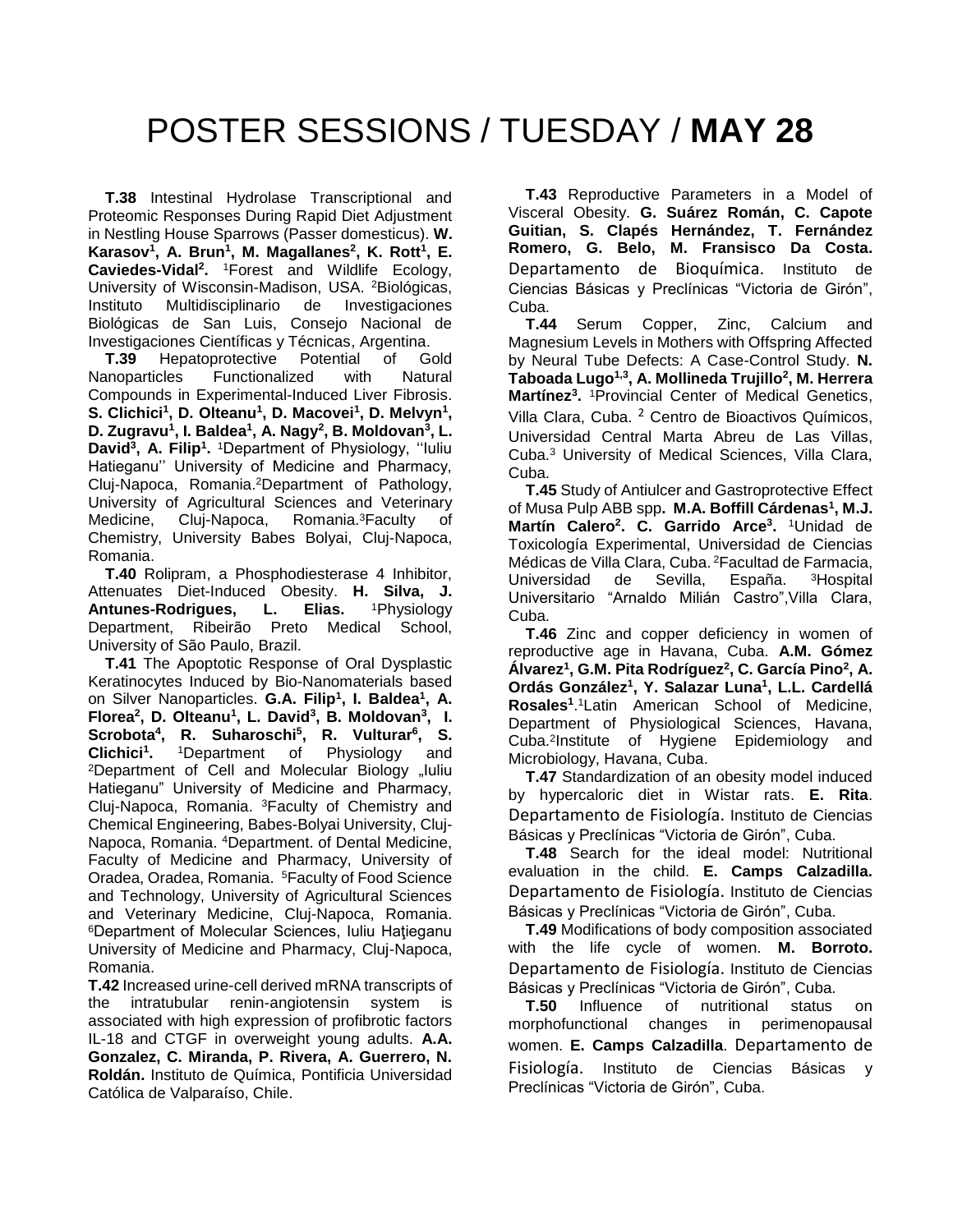**T.51** Characterization of nutritional status in elderly patients cholecystectomy for laparoscopy surgery. **O. Barrios Viera, J. Cabrera González.** Hospital General Docente "Leopoldito Martínez", Mayabeque, Cuba.

#### **EXERCISE PHYSIOLOGY**

 **T.52** Fibroblast growth factor 21 promotes glucose uptake by a GLUT4-dependent and Akt-independent mechanism in isolated fibers of skeletal muscle. **G. Rosales-Soto<sup>1</sup> , A. Díaz-Vegas<sup>1</sup> , P. Llanos1,2, M. Casas<sup>1</sup> , E. Jaimovich1,3, A. Contreras-Ferrat<sup>1</sup>** . <sup>1</sup>Center for Exercise, Metabolism and Cancer, <sup>2</sup>Institute for Research in Dental Science, <sup>3</sup>Institute of Biomedical Sciences, Universidad de Chile, Chile.

 **T.53** Effect of Exercise Modality on Cutaneous Blood Flow during Recovery in Normal Subjects. **F.G. Muñoz Bolaños, R. Vargas Cañas, M. Patiño Velasco, J. Vásquez.** Universidad del Cauca, Popayán, Colombia.

 **T.54** Effect of inspiratory muscle training on the hemodynamic, cerebrovascular, and postural control response during orthostatic stress in older women. **G. Dias Rodrigues1,2, J. Lírio Gurgel<sup>3</sup> , L. dos Santos Galdino<sup>1</sup> , A.C. Lucas da Nóbrega1,2, P.P da Silva Soares1,2 .** <sup>1</sup>Department of Physiology and Pharmacology and <sup>3</sup>Department of Physical Education and Sports, Fluminense Federal University, Niterói, Brazil. <sup>2</sup>National Institute for Science & Technology - INCT (In)activity & Exercise, CNPq - Niterói (RJ), Rio de Janeiro, Brazil.

 **T.55** Long-term effects of concurrent training on neuromotor and hemodynamic parameters in elderly hypertensive. **W. Garcez de Mello, B Garuti, P. Alexsander de Carvalho, V. Lopes, J.C. Rodrigues, T.J. de Rossi Milan, T. Barbosa Zambom, R. Detone Gonçalves.** Centro Universitário Toledo – UNITOLEDO, Araçatuba, São Paulo, Brazil.

 **T.56** Effect of A 6-Year Physical Exercise Intervention Program on Cardiovascular Risk Factors in Older People. **M. Pereira de Lima1,4, C.S. Rodrigues Alves<sup>3</sup> , M.A. Gonçalves Nobrega dos Santos<sup>4</sup> , L. Aparecida Campos1,2, O. Constantin Baltatu1,2 .** <sup>1</sup>Center of Innovation, Technology and Education (CITE) and <sup>2</sup>School of Health Sciences at Anhembi Morumbi University - Laureate International Universities, Brazil. <sup>3</sup>Unimed Ourinhos, Núcleo Viver Bem - Preventive Medicine and Home Care Unit, Brazil. <sup>4</sup>Faculty Estácio de Sá de Ourinhos, Brazil.

 **T.57** Physical Activity Evaluated by Accelerometry: Equivalence Between Hip and Wrist Recordings & Association With IPAQ, Body Composition and Muscular Power. **S. Benitez-Flores, Y. Zócalo, D. Bia.**School of Medicine, CUiiDARTE, Universidad de la República, Uruguay.

 **T.58** Effect of the consumption of Passiflora edulis on Aspartate Aminotransferase (AST) and creatinine in students belonging to the University of Quindío soccer team. **D.M. García-Cardona, V. Calderón-Bonilla, C.N. Rangel-Porras.** Universidad del Quindío, Colombia.

 **T.59** Modifications of the non-linear parameters of the heart rate variability related to the systematic practice of physical exercise. **V.E. González-Velázquez<sup>1</sup> , R.M.Rebustillo-Escobar<sup>2</sup> , W. Semanat-Gabely<sup>3</sup> , L. Cobiellas-Carballo<sup>4</sup> , M.E. Sánchez-Hechavarría<sup>5</sup> .** <sup>1</sup>University of Medical Sciences, Villa Clara. <sup>2</sup>University of Medical Sciences, Granma. <sup>3</sup>University of Medical Sciences, Guantánamo. <sup>4</sup>University of Medical Sciences, Holguín. <sup>5</sup>University of Medical Sciences, Santiago de Cuba, Cuba.

#### **MUSCLE PHYSIOLOGY**

 **T.60** Effect of Diazoxide Administration on Muscle Strength Development, Lipid Profile and Oxidative Stress in Diabetic Rats. **A. Vargas-Vargas, M. Gómez-Barroso, C. Cortés-Rojo, A. Saavedra-Molina, y R. Montoya-Pérez.** IIQB-UMSNH, México.

 **T.61** Exercise improves muscle contraction and resistance to fatigue by decreasing ROS levels during obesity. **M. Gómez-Barroso<sup>1</sup> , M.A. Vargas-Vargas<sup>1</sup> , K. Moreno Calderón<sup>1</sup> , E. Sánchez Duarte<sup>2</sup> , C. Cortes Rojo<sup>1</sup> , R. Montoya Pérez<sup>1</sup> .**  1 IIQB-UMSNH, México.<sup>2</sup>Departamento de ciencias aplicadas al trabajo, UGTO, campus León.

 **T.62** Diaphragm Muscle Fatigue Resistance Does Not Increase With Age. **M.J. Fogarty<sup>1</sup> , C.B. Mantilla1,2 , G.C. Sieck1,2.** Departments of <sup>1</sup>Physiology & Biomedical Engineering and <sup>2</sup>Anesthesiology & Perioperative Medicine, Mayo Clinic, Rochester, USA.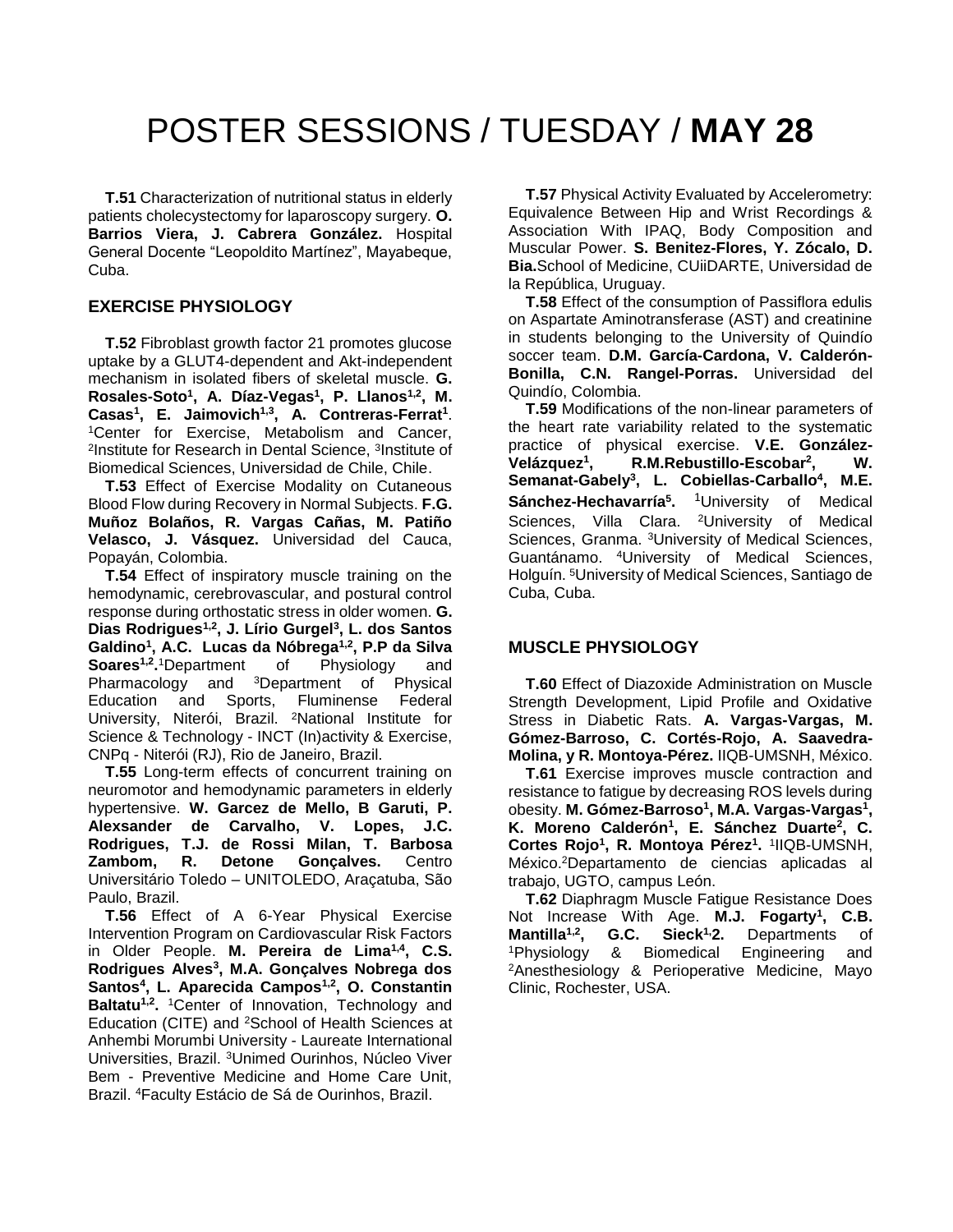**T.63 Evidence for stretch feedback in the thyroarytenoid muscle in rat and its implications in spasmodic dysphonia. M. Reed<sup>1</sup> , A. Huff1,2, K. Iceman1,3, S. Mian<sup>1</sup> , D. Howland1,4, T. Pitts<sup>1</sup> .** <sup>1</sup>Department of Neurological Surgery and Kentucky Spinal Cord Injury Research Center and <sup>2</sup>Department of Physiology, College of Medicine, University of Louisville, Louisville, KY, USA. <sup>3</sup>Department of Biology, Valparaiso University, Valparaiso, IN, USA. <sup>4</sup>Robley Rex VA Medical Center, Research Service, Louisville, KY, USA

 **T.64** Pain and magnetic field therapy. Physiological basements. **M.M. Niubó Elías.**  University of Medical Sciences of the Revolutionary Army Force**,** Cuba.

 **T.65** Impaired Recovery Following Hind Limb Immobilization: Alcohol-Mediated Mechanisms. **L. Simon, A.Y. Yeh, K. Adler, S. Edwards, P.E. Molina.** LSU Health Sciences Center, Department of Physiology, New Orleans, LA, USA.

 **T.66** In Silico Pharmacological Assessment of Mibefradil in Single Detrusor Smooth Muscle Cell towards Understanding Urinary Bladder Over Activity. **C. Mahapatra, R. Manchanda.** Indian Institute of Technology Bombay, India.

#### **NEUROIMMUNOLOGY**

 **T.67** Use of the ROC curves for the evaluation of the Guillain-Barré diagnostic methods. **A. Mirabal-Viel, V. Pérez-del-Vallín, J.A. Rodriguéz-Pérez, W. Castillo-González, C.Meijides-Mejías, J. Lumpuy-Castillo, A. J. Dorta-Contreras**. Laboratorio Central de Líquido Cefalorraquídeo (LABCEL).Universidad de Ciencias Médicas de la Habana, Cuba.

 **T.68** Kinetics-like equation for cerebrospinal fluidblood diffusion models. **J.A. Rodriguéz-Pérez, A. Mirabal-Viel, V. Pérez-del-Vallín, C. Meijides-Mejías, W. Castillo-González, J. Lumpuy-Castillo, A.J. Dorta-Contreras.** Laboratorio Central de Líquido Cefalorraquídeo (LABCEL).Universidad de Ciencias Médicas de la Habana, Cuba.

 **T.69** MASP-2: New evaluating parameters. **C. Meijides-Mejías, W. Castillo-González, J.A. Rodríguez-Pérez, F. Lombillo-Alfonso, A. Mirabal-Viel, V. Pérez-del-Vallín, A.J. Dorta-Contreras.** Laboratorio Central de Líquido Cefalorraquídeo (LABCEL).Universidad de Ciencias Médicas de la Habana, Cuba.

**T.70** Comparison of methods for the quantification of albumin in serum and cerebrospinal fluid. **V. Pérezdel-Vallín, J.A. Rodríguez-Pérez, A. Mirabal-Viel, C. Meijides-Mejías, J. Lumpuy-Castillo, W. Castillo-González, A.J. Dorta-Contreras.** Laboratorio Central de Líquido Cefalorraquídeo (LABCEL).Universidad de Ciencias Médicas de la Habana, Cuba.

 **T.71** Neuroimmunological Response Against Mump Virus. W. Castillo-González, **J. Lumpuy-Castillo, J.A. Rodríguez-Pérez, V. Pérez-del-Vallín, A. Mirabal-Viel, C. Meijides-Mejías, A.J. Dorta-Contreras.** Laboratorio Central de Líquido Cefalorraquídeo (LABCEL).Universidad de Ciencias Médicas de la Habana, Cuba.

 **T.72** IgG anti- Toxoplasma gondii antibody index as a measure of the naturally-acquired immune intrathecal response in a neuroepidemiological study. **M. Cruz Quevedo, W. Castillo González, A.J. Dorta Contreras.** Laboratorio Central de Líquido Cefalorraquídeo (LABCEL).Universidad de Ciencias Médicas de la Habana, Cuba.

 **T.73** Human Neuroimmune Response Against Angiostrongylus Cantonensis. **D. Gómez-Pérez, C. Meijides-Mejías, A.J. Dorta-Contreras.** Laboratorio Central de Líquido Cefalorraquídeo (LABCEL). Universidad de Ciencias Médicas de la Habana, Cuba.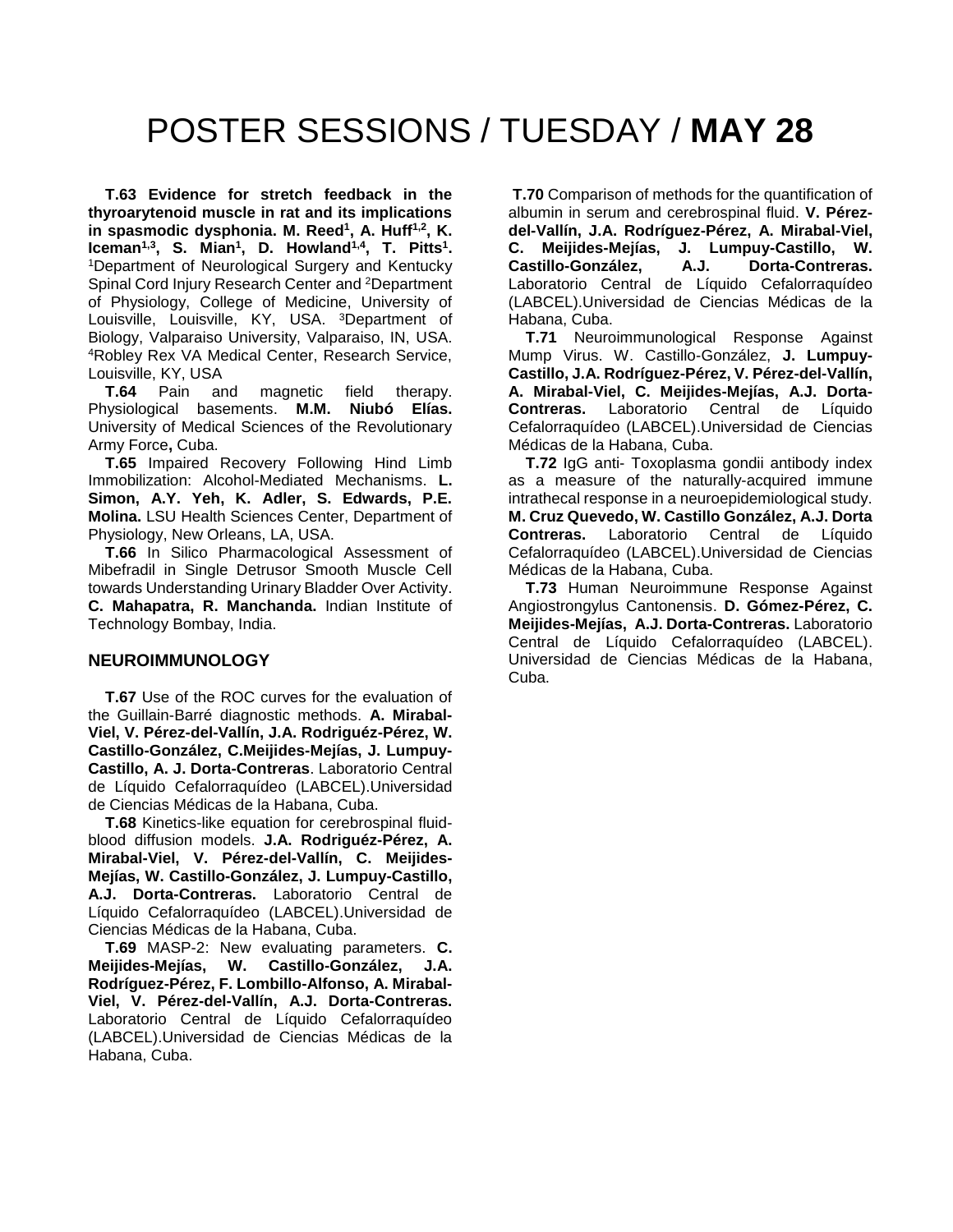#### **Poster**

Wed. 10:00 am—Havana International Conference Center, Grand Foyer (exhibition area).

*Presentation time:* 11:45 pm–2:45 pm

Neurosciences……W.01-W.43 Teaching….............W.44-W.68

#### **NEUROSCIENCES**

 **W.01** Cognitive evoked potentials P300 and CNV in patients with Parkinson. **I. Delgado Suárez<sup>1</sup> , A. Montoya Pedrón<sup>1</sup> , L.A. Chang Arraño<sup>2</sup>** . <sup>1</sup>Hospital "Dr. Juan Bruno Zayas Alfonso", Santiago de Cuba. <sup>2</sup>University of Medical Sciences Santiago de Cuba, Cuba.

 **W.02** Molecular and Epidemiological Characterization of SMN Genes in Cuban Patients with Spinal Muscular Atrophy. **F. Lombillo-Alfonso<sup>1</sup> , M. Pita-Rodríguez<sup>2</sup> .** <sup>1</sup>Departament of Physiological Sciences, Latinoamerican School of Medicine, La Habana. <sup>2</sup>Laboratory of Neurogenetics, Institute of Neurology and Neurosurgery, La Habana, Cuba.

 **W.03** Application of the Hilbert-Huang Method to the development of a platform for quantitative EEG analysis. **M. Estévez-Báez<sup>2</sup> , E. Arrufat-Pié<sup>1</sup> , C. Beltrán<sup>2</sup> .** 1 "Victoria de Girón" Institute of Basic and Preclinical Sciences, Havana, Cuba.<sup>2</sup>Institute of Neurology and Neurosurgery, Havana, Cuba.

 **W.04** Neurophysiological and clinical characterization in elderly patient with Diabetic neuropathy. **J. Cabrera González<sup>1</sup> , O. Barrios Viera<sup>1</sup> , E.R. Roche González<sup>2</sup> .** <sup>1</sup>Hospital General Docente "Leopoldito Martínez", Mayabeque. <sup>2</sup>Faculty of Medical Sciences, Mayabeque, Cuba,

 **W.05** Continuous audiovideo EEG monitoring in the Intensive Care Unit (ICU). Technological protocol based in a Cuban experience. Z**.L. Rojas<sup>2</sup> , S.A. Valero<sup>1</sup> , R.V. Rodríguez<sup>1</sup> , R.L. Arrechea<sup>2</sup> , I.E**  Rodríguez<sup>2</sup>. <sup>1</sup>Centro de Neurociencias de Cuba. <sup>2</sup>Hospital Clínico Quirúrgico "Hermanos Ameijeiras", Cuba.

**W.06** Comparison of the Distribution of Oxytocin Receptors in the Brain of Two Rodents Species That Differ in Their Reproductive and Social Strategy (Peromyscus californicus and Rhabdomys pumilio) **D.E. Olazábal<sup>1</sup> , N. Sandberg<sup>1</sup> , N. Horrell<sup>2</sup> , W. Saltzman<sup>2</sup> .** <sup>1</sup>Facultad de Medicina, Montevideo, Uruguay. <sup>2</sup>University of California, Riverside, USA.

 **W.07** UBP714, a Positive Allosteric NMDAR Modulator, Restores Long-term Potentiation in a Model of Fragile X Syndrome. **R. Volianskis1,2, J.**  Georgiou<sup>2</sup>, G. Fang<sup>3</sup>, M. Irvine<sup>3</sup>, D. T. Monaghan<sup>4</sup>, **D. Jane<sup>3</sup> , G.L. Collingridge1,2,3 .** <sup>1</sup>Department of Physiology, University of Toronto, Canada. <sup>2</sup>Lunenfeld-Tanenbaum Research Institute, Mount Sinai Hospital, Toronto, Canada. <sup>3</sup>School of Physiology, Pharmacology and Neuroscience, University of Bristol, UK. <sup>4</sup>Department of Pharmacology and Experimental Neuroscience, University of Nebraska Medical Center, USA.

 **W.08** Stress During Puberty Decreases Sexual Motivation and Affects the Correlation Testosterone-Electroencephalographic Activity in Adult Male Rats. **E. Hernández Arteaga<sup>1</sup> , M.L. Ramírez Rentería<sup>1</sup> , M.**  Hernández González<sup>1</sup>, M.A. Guevara<sup>1</sup>, H. Bonilla<sup>2</sup>, **M. Arteaga Silva<sup>2</sup> .**  1 Instituto de Neurociencias, CUCBA, Universidad de Guadalajara, México. <sup>2</sup>Departamento de Biología de la Reproducción, Universidad Autónoma Metropolitana-Unidad Iztapalapa, México.

 **W.09** Effect of sexual behavior on seizures and dopamine levels in male rats. **M.L. Ramírez-Rentería<sup>1</sup> , E. Hernández-Arteaga<sup>1</sup> , M. Hernández-González<sup>1</sup> , M.E. Olvera-Cortés<sup>2</sup> , y M.A. Guevara<sup>1</sup> .** 1 Instituto de Neurociencias, Universidad de Guadalajara. <sup>2</sup>Centro de Investigación Biomédica de Michoacán, IMSS, México.

 **W.10** Neuroprotective Effect of Alamandine in an Experimental Model of Stroke. **S.CA. Gonçalves, L.M. Kangussu, L.KS. Ramos, R.AS. Santos, A.R. Massensini, M.J Campagnole-Santos.** Department of Physiology and Biophysics, Biological Sciences Institute, Federal University of Minas Gerais, Belo Horizonte, Brazil.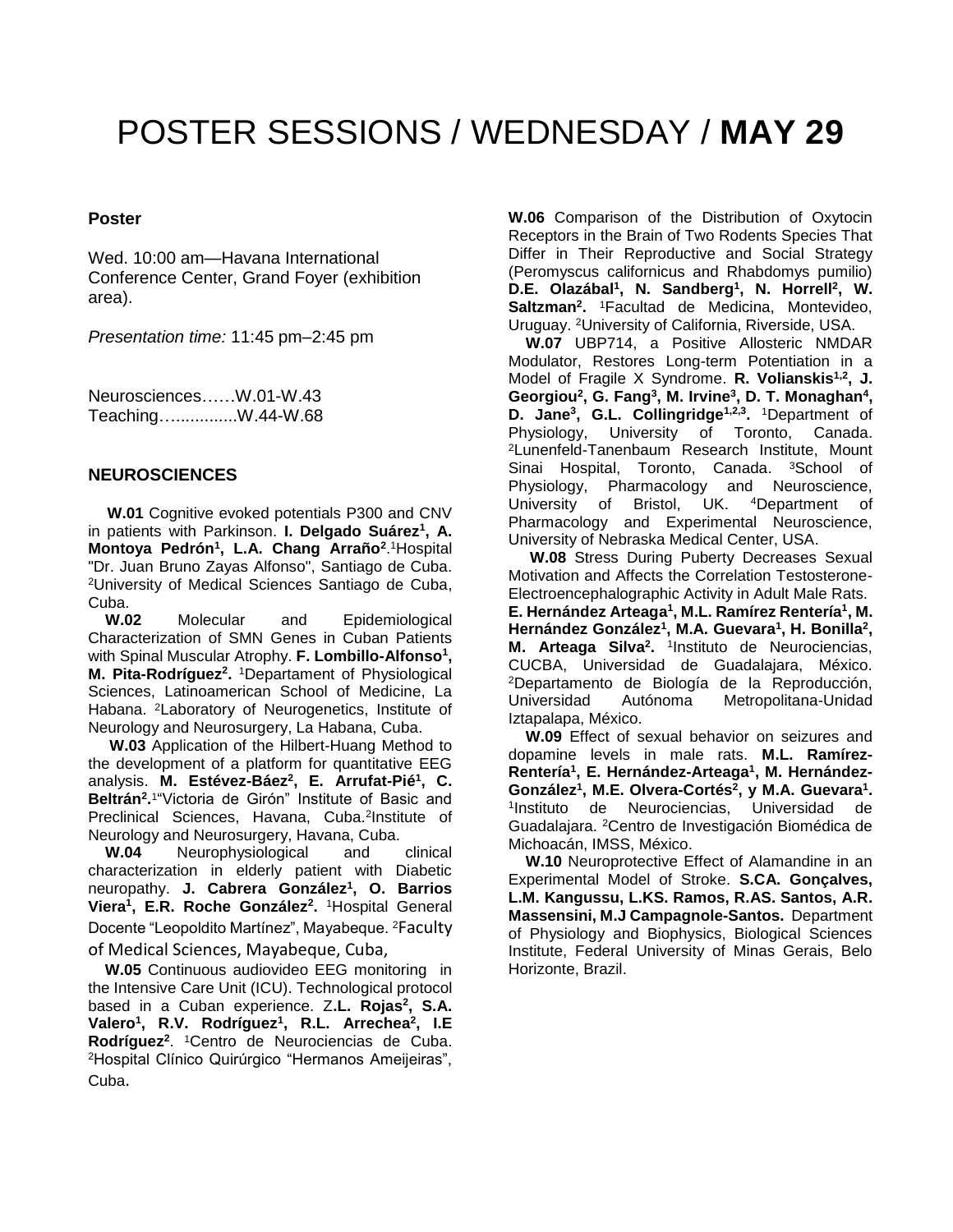**W.11** Cerebrolysin Enhances Learning, Memory and the Expression of the Synaptogen-ic Protein LRRTM4 in the Hippocampus of Senescent Rats. **L.A Flores Páez, J. Pacheco Rosado, S.R. Zamudio Hernández.** Laboratorio de Neurociencia Conductual y Laboratorio de Neurofisiología, Departamento de Fisiología "Mauricio Russek", Instituto Politécnico Nacional, ENCB, México.

 **W.12** Two Populations of Proliferative Cells in the Dentate Gyrus of Adult Brain: Changes at a Hypothyroidism Stage. **A.K. García-Juárez<sup>1</sup> , L.D. Colmenero-Rodríguez<sup>1</sup> , Y. García-Martínez<sup>1</sup> , K.B. Sánchez-Huerta<sup>2</sup> , J. Pacheco-Rosado<sup>1</sup>** . <sup>1</sup>Dpto de Fisiología "Mauricio Russek", Instituto Politécnico Nacional, ENCB, México. <sup>2</sup>Laboratorio de Neurociencias, Instituto Nacional de Pediatría, México.

 **W.13** Identification of Precursor Cells in the Hippocampal Hilus of Adult Rat. **Y. García-Martínez<sup>1</sup>** , **K. B. Sánchez-Huerta<sup>2</sup> , J. Pacheco-Rosado<sup>1</sup> .**  <sup>1</sup>Dpto de Fisiología "Mauricio Russek", Instituto Politécnico Nacional, ENCB, México. <sup>2</sup>Laboratorio de Neurociencias, Instituto Nacional de Pediatría, México.

 **W.14** The impact of prenatal inflammatory priming on the neuron-microglia proteines expression in young offspring brain: immunohistochemical study in neurodevelopmental model of schizophrenia.**A. Basta-Kaim, K. Chamera, E. Trojan, N. Bryniarska, M. Szuster, B. Budziszewska.** Department of Experimental Neuroendocrinology, Institute of Pharmacology, Polish Academy of Sciences, Poland. **W.15** Role of Cingulate Cortex Glucocorticoid

Signaling in Alcohol Dependence. **M.A. McGinn<sup>1</sup> , A.R. Pahng1,2, K.N. Edwards<sup>1</sup> , S. Edwards 1,2,3 .** <sup>1</sup>Department of Physiology, <sup>2</sup>Alcohol and Drug Abuse Center of Excellence, <sup>3</sup>Neuroscience Center of Excellence, LSU Health Sciences Center, New Orleans, USA.

 **W.16** Dam Early Free Access to Hypertonic NaCl Solution Induces a Long-Term Effect on Offspring Basal Chronic Brain Cell Activity. **A. Godino1,3 , A. Macagno<sup>1</sup> , C. Porcari<sup>1</sup> , F. Macchione, X. Caeiro<sup>1</sup> , L. Vi-vas1,2 .** 1 Instituto de Investigación Médica Mercedes y Martín Ferreyra (INIMEC-CONICET-Universidad Nacional de Córdoba).. <sup>2</sup>Facultad de Ciencias Exactas Físicas y Naturales, <sup>3</sup>Facultad de Psicología, Universidad Nacional de Córdoba, Córdoba, Argentina.

 **W.17** A Projection from the Hypothalamic Paraventricular Nucleus to the Nucleus Tractus Solitarii is Essential for Cardiorespiratory Responses to Hypoxia. **E.M. Hasser1,2, B.C. Ruyle<sup>1</sup> , D.D. Kline1,2, C.M. Heesch1,2 .** <sup>1</sup>Biomed Sci, <sup>2</sup>Dalton Cardiovasc Res Ctr, University of Missouri, Columbia, MO, USA.

 **W.18** Central Neural Pathways Controlling Skeletal Muscle Shivering. **S.F. Morrison, E.P Santos da Conceição.** Department of Neurological Surgery Oregon Health & Science University, Portland, OR, USA.

 **W.19** Neurohypophysial Secretion Alterations in Sepsis Survivor Animals Challenged with Immune Stimulus. **M.J. Rocha, N.N. Santos-Júnior.**  Departamento de Morfologia, Fisiologia e Patologia Básica, Faculdade de Odontologia de Ribeirão Preto (FORP), USP, SP, Brasil.

 **W.20** Hypoxia-induced Sighs Correlate with High Amplitude Bursts in Splanchnic Sympathetic Nerve Activity (SSNA): Role of Bombesin-Like Peptides in the PreBotzinger Complex. **C.M. Heesch, E.M. Hasser, J. Glenn Phaup.** Dept Biomedical Sciences, Dalton Cardiovascular Research Center, University of Missouri, Columbia, Missouri, USA.

 **W.21** Manganese-enhanced MRI (MEMRI) imaging reveals elevated sodium intake induced by deoxycorticosterone acetate (DOCA) modulates activity in select brain regions in male SD rats. **L. Hayward, J. Watkins, M. Pompilus, M. Febo.** Department of Physiological Sciences, UF College of Veterinary Medicine and Department of Psychiatry, UF College of Medicine, USA.

 **W.22** Brain Areas Involved in Self-Body Image Reconstruction. **E. Uribe-Querol, R. Jiménez.** División de Estudios de Posgrado e Investigación, Facultad de Odontología, Universidad Nacional Autónoma de México, México.

 **W.23** Hypoventilation and autonomic dysfunction in infant rats following orexin receptor blockade. **J.R. Kielhofner, K.J. Cummings.** Department of Biomedical Sciences, College of Veterinary Medicine, University of Missouri, Columbia, MO, USA.

 **W.24** Hypercaloric Feeding Differentially Affects the Neuron Populations of the Hippocampus. **C. Alva-Sánchez, L. Cruz-Corona, I. Villanueva.** Dpto. Fisiología, Escuela Nacional de Ciencias Biológicas, Instituto Politécnico Nacional, México.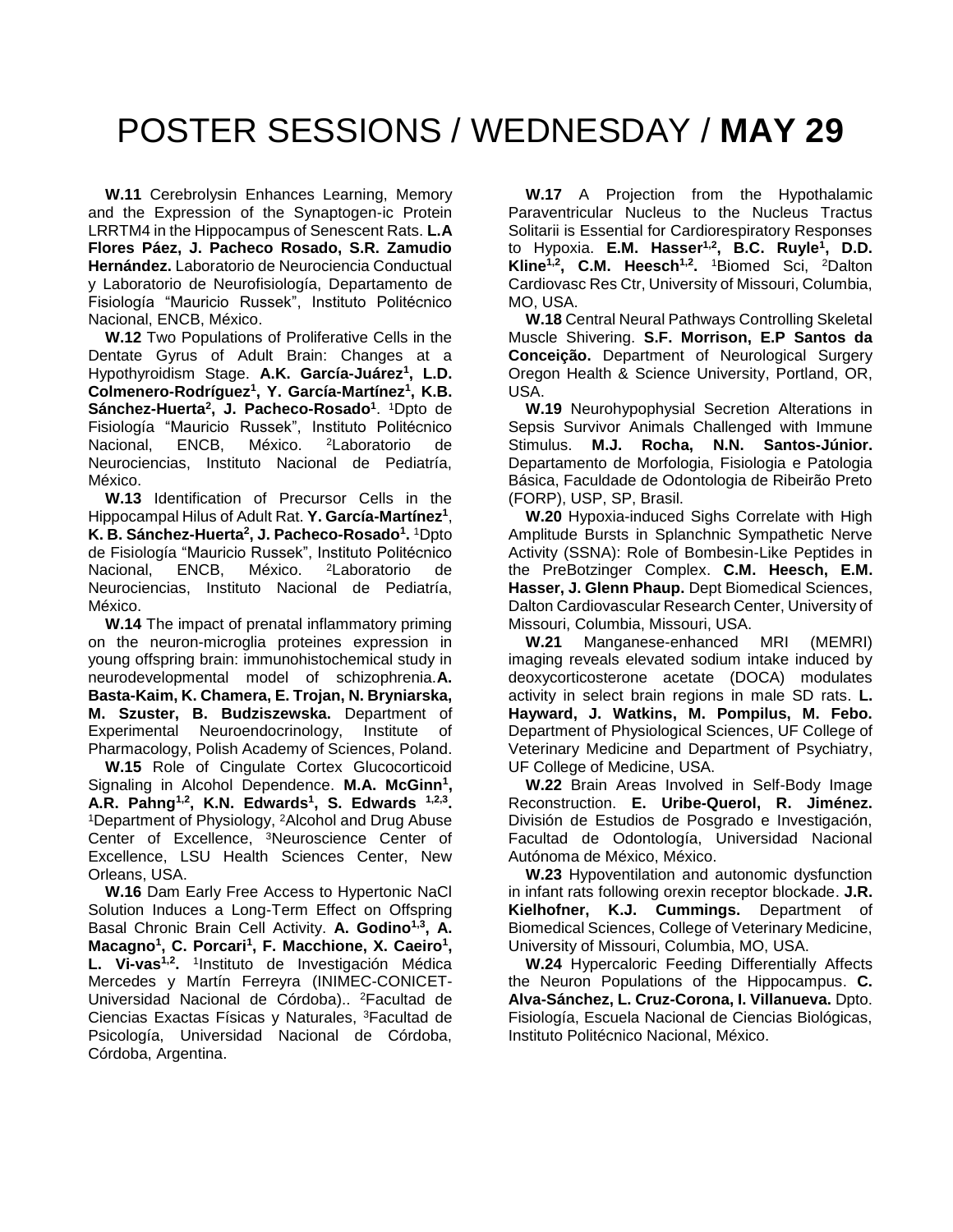**W.25** Anxiolytic effect of Brosimum Alicastrum and its relationship with c-Fos and synaptophysin expression on Wistar rat hippocampus. **C.R. Vuelvas-Olmos1,2, N.Y. Cortés-Alvarez1,2, H. Parra-Delgado<sup>3</sup> , A.L. Peraza-Campos<sup>3</sup> , J. Guzmán-Muñiz<sup>2</sup> , N.A. Moy-López<sup>2</sup> .** <sup>1</sup>School of Medicine, <sup>2</sup>School of psychology- Laboratory of Neuroscience and <sup>3</sup>School of Chemistry- Laboratory of Natural Products, University of Colima, México.

 **W.26** A maternal high-fat diet during gestation alters leptin receptor expression in hippocampal astrocytes and impairs spatial learning and memory in Wistar rat pups. **N.Y. Cortés Alvarez<sup>1</sup> , C.R. Vuelvas-Olmos<sup>2</sup> , J. Guzmán-Muñiz<sup>2</sup> , N.A. Moy-López<sup>2</sup> .** 1School of Medicine, 2School of psychology-Laboratory of Neuroscience, University of Colima, México.

 **W.27** Spaced Learning and the Mechanisms Optimizing Memory Formation. **H. Viola1,2, R. Tintorelli<sup>1</sup> , P. Budriesi<sup>1</sup> , P. Lopes da Cunha<sup>1</sup> , J. Correa<sup>1</sup>** . <sup>1</sup>Laboratorio de Memoria, Instituto de Biología Celular y Neurociencia "Prof. E. De Robertis" (IBCN), Facultad de Medicina, UBA-CONICET, Buenos Aires. <sup>2</sup>Departamento de Fisiología, Biología Molecular y Celular "Dr. Héctor Maldonado" (FBMC), Facultad de Ciencias Exactas y Naturales, UBA, Buenos Aires, Argentina.

 **W.28** Intermittent Hypoxia Increases Pro-Inflammatory Cytokines in the Nucleus of The Solitary Tract. **R. Iturriaga, M.P. Oyarce.** Laboratorio de Neurobiología, Pontificia Universidad Católica de Chile Santiago, Chile.

 **W.29** Circadian Typology and its Sleep - Wake Cycle Temporal Pattern Related in University Students. **A. Machado Rojas<sup>1</sup> , Y. Broche Pérez<sup>2</sup> , O. Norman Montenegro2, M.E. de la Torre Santos<sup>3</sup> ,D. Tirado Saura<sup>1</sup> , C. Machado de la Torre<sup>1</sup> .** <sup>1</sup>Universidad de Ciencias Médicas, Villa Clara. <sup>2</sup>Universidad Central Marta Abreu de las Villas, Cuba.<sup>3</sup>Hospital Materno Mariana Grajales, Cuba.

 **W.30** Auditory and somatosensory cortical responses in deafblind children with Cochlear Implant. **L.E. Charroó-Ruíz.** Centro de neurociencias de Cuba, La Habana, Cuba.

 **W.31** Clinic-Electroencephalographic Characterization of Neonatal Seizures. América Arias Hospital 2015-2018. **Y. Exposito Fernández.**

**M. Contreras Cárdenas.** Hospital "America Arias", La Habana, Cuba.

 **W.32** Sex Differences in QEEG in psychopath offenders. **A. Calzada-Reyes, A. Alvarez-Amador, L. Galán-García, M. Valdés-Sosa.** Cuban Center for Neuroscience, Havana, Cuba.

 **W.33** Brain electrical activity in apparently healthy young people in a state of hypnosis. **E.M. de la Paz Reyes, E. Salvador Peacok, MSc. I. Cutiño Clavel, C. Brook Lageire, A. Montoya Pedrón, R.J. Laborí de la Paz.** Universidad de Ciencias Médicas. Santiago de Cuba, Cuba.

 **W.34** Myeloperoxidase Activity, Lipid Profile and Thyroid Function in Patients Who Suffer from Alzheimer´s Diseas**e. R. Marcel Ranzola, Y. Ramos Rodríguez, J. Junco Cuesta, A. Pérez Trufin, J. Cabrera Llano, V. González Ferrer.** University of Medical Sciences, Villa Clara, Cuba.

 **W.35** Alzheimer's disease, some modifiable risk factors. **S.P. Terrado Quevedo, A. Betancourt Pulsan.** University of Medical Sciences Guantánamo, Cuba.

 **W.36** Procedure for the quantitative evaluation of cardiac autonomic function at rest. **C. Sánchez Luaces<sup>1</sup> , C. Carricarte Naranjo<sup>1</sup> , M. Estévez Báez<sup>2</sup> , A. Machdao García<sup>1</sup> .** <sup>1</sup>Faculty of Biology, Havana University.<sup>2</sup>Institute of Neurology and Neurosurgery, Havana, Cuba.

 **W.37** The role of the STN in cognitive processes linked to voluntary movements**. M. Alvarez Sánchez, S. Chao González, F. Yañez Nápoles.** Departamento de Fisiología y Anatomía. Instituto de Ciencias Básicas y Preclínicas "Victoria de Girón", Cuba.

 **W.38** The Clinical Phenotype of Patients with Spinocerebellar Ataxia type 2 is Modified by the ATXN1, ATXN3 and CACNA1A Genes . **L.E. Almaguer Mederos, R. Aguilera Rodríguez, Y. González Zaldívar, D. Cuello Almarales, D. Almaguer Gotay, Y. Vázquez Mojena.** Center for the Investigation and Rehabilitation of Hereditary Ataxias (CIRAH). Holguín, Cuba

 **W.39** Metabolic Mismatches and the Clinical Phenotype in Spinocerebellar Ataxia Type 2**. D. Almaguer-Gotay, L.E. Almaguer-Mederos, R. Aguilera-Rodríguez, R. Rodríguez-Labrada, D. Cuellos-Almarales, A. Estupiñán-Domínguez, Y. González-Zaldívar, Y. Vázquez-Mojena, Y. Silva-Rodríguez.** Center for the Investigation and Rehabilitation of Hereditary Ataxias (CIRAH). Holguín, Cuba.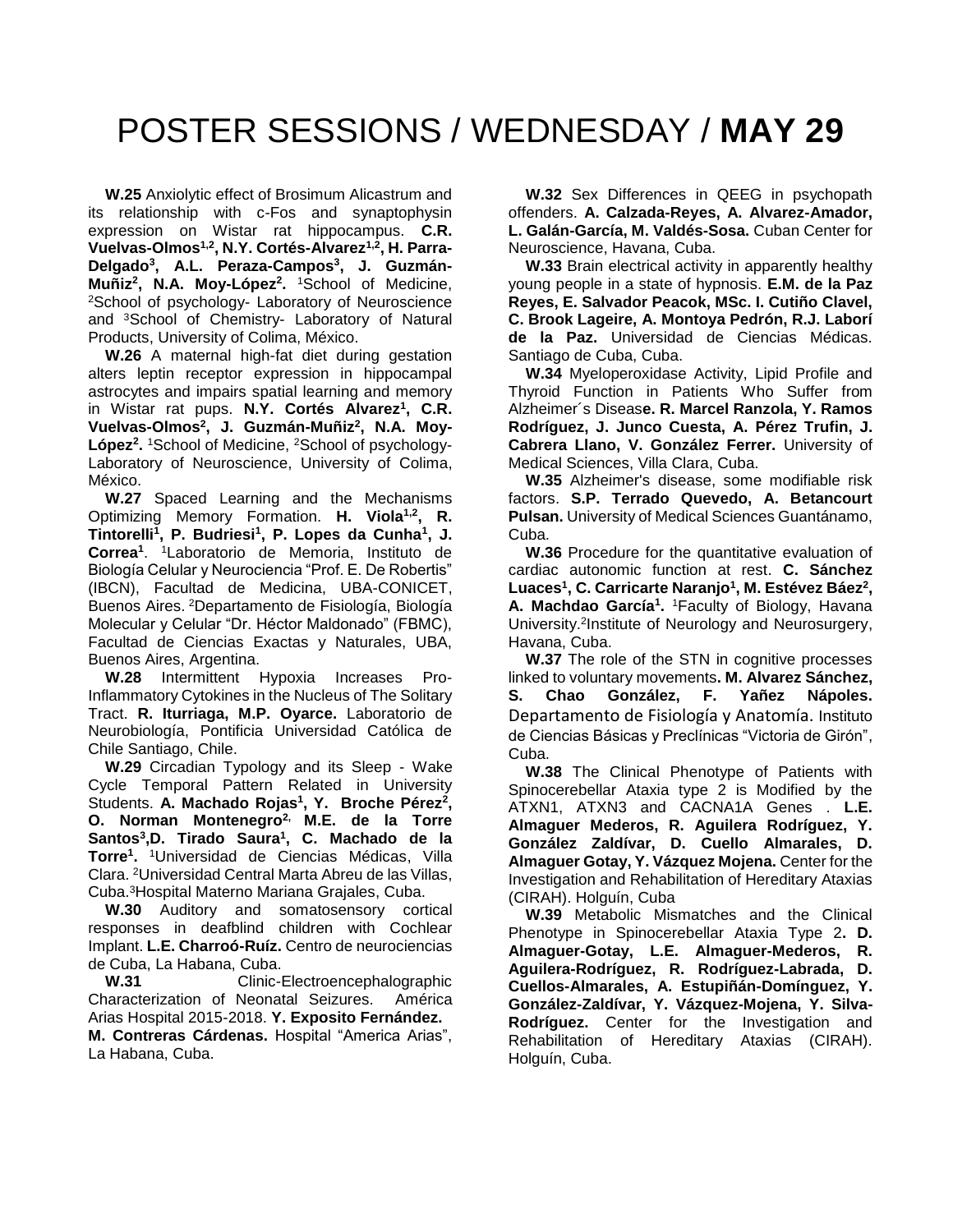**W.40** Assessment of the Gonadotropic Axis Functioning in Patients with Spinocerebellar Ataxia Type 2. R.**l Aguilera Rodríguez<sup>1</sup> , L.E. Almaguer Mederos<sup>1</sup> , D. Almaguer Gotay<sup>1</sup> , K. Hechevarría Bárzaga<sup>2</sup> , Y. Silva Ricardo<sup>3</sup> , G. Merlis Rojas<sup>3</sup> , A. Álvarez Sosa<sup>4</sup>, Y. Chapman Rodríguez<sup>4</sup>. <sup>1</sup> Center** for the Investigation and Rehabilitation of Hereditary Ataxias (CIRAH). Holguín, Cuba. <sup>2</sup>University of Medical Sciences, Holguín, Cuba. <sup>3</sup>Clinical Laboratory Dpt. Clinical and Surgical Hospital "Lucía Íñiguez Landín". Holguín, Cuba. <sup>4</sup>Nuclear Medicine Dpt. General Hospital "V.I. Lenin". Holguín, Cuba.

 **W.41** Nuclear Anomalies and Genetic Polymorphisms Associated with Spinocerebellar Ataxia Type 2. **D.A. Cuello-Almarales, L.E. Almaguer-Mederos, Y. Vázquez-Mojena, D. Almaguer-Gotay, P.Zayas-Feria, J.M. Laffita Mesa, Y. González-Zaldívar, R. Aguilera-Rodríguez, A. Rodríguez-Estupiñán, L. Velázquez-Pérez.** Center for the Investigation and Rehabilitation of Hereditary Ataxias (CIRAH). Holguín, Cuba.

 **W.42** Meditation – Mental Health. L**. Alacán Ricardo<sup>1</sup> , N. Prendes Rivero<sup>2</sup> , Y. Cuza Ferrer<sup>1</sup> , R. Periche Real<sup>3</sup> , T. Virues<sup>3</sup> , M.A. Robinson Agramonte<sup>4</sup> , R. Mendoza Quiñones<sup>3</sup> , N. Hernández Mesa<sup>1</sup> .** 1 ICBP V. Girón, Dpto Fisiología, <sup>2</sup>Centro Salud Mental San Antonio, <sup>3</sup>Centro de Neurociencias de Cuba. <sup>4</sup>Centro Internacional de Restauración Neurológica, La Habana, Cuba.

 **W.43** Diabetes and Neurodevolepment disorders. **Y. Pérez Gastell, D. Basanta Fortes.** Departamento de Fisiología. Instituto de Ciencias Básicas y Preclínicas "Victoria de Girón", Cuba.

#### **TEACHING**

 **W.44** The use of dramatization to teach Starling Forces in the microcirculation for first year medical students. **H. Carvalho, B. Connor.** Department of Basic Science Education. Virginia Tech Carilion School of Medicine, USA.

 **W.45** An Alternative Introduction to Reading and Evaluating the Primary Literature for Beginning Graduate Students. **D.C. Randall<sup>1</sup> , B.R. Baldridge<sup>2</sup> .** <sup>1</sup>Department of Physiology, University of Kentucky, Lexington, Kentucky. <sup>2</sup>Department of Science and Health, Asbury University, Wilmore, Kentucky. USA.

 **W.46** Muscle Metaboreflex Activation via Post-Exercise Ischemia as a Tool for Teaching Cardiovascular Physiology for Undergraduate Students. **A. L. Teixeira, M. Samora, L. C. Vianna.** NeuroVASQ – Integrative Physiology Laboratory, Faculty of Physical Education, University of Brasília, Brasília, DF, Brazil.

 **W.47** Use of Clinical Cases to Teach Endocrine Physiology by means of Peer Instruction and via the Socrative app. **M.J. Alves da Rocha, J. Caetano de Souza.** Departamento de Morfologia, Fisiologia e Patologia Básica, Faculdade de Odontologia de Ribeirão Preto (FORP), USP, Brasil.

 **W.48** Making a Case for Using Simple, Nontechnical Language and Analogies When Using Technology to Teach Physiologic Concepts. **E. Merritt, E. Hobbs.** Department of Kinesiology, Southwestern University, USA.

 **W.49** Improving Knowledge Retention and Clinical Reasoning Skills in Second-Year Medical Students with Physiology Review Videos. **J.A. Dominguez Rieg.** University of South Florida Morsani College of Medicine, Tampa, FL, USA.

 **W.50** Significant Experiences in the Physiology Laboratory of the National University of Colombia. **C.J. Ramírez Pastrán.** Universidad Nacional de Colombia, Colombia.

 **W.51** A Mock Trial for Animal Experimentation in English As A Second Language for Brazilian Medical Students. **E. Flores Soares1,2, R. Bossardi Ramos<sup>1</sup> , D. Martins<sup>1</sup> , R. Rocha de Oliveira<sup>1</sup> , O. Constantin Baltatu1,2, L. Aparecida Campos1,2 .** <sup>1</sup>School of Health Sciences and <sup>2</sup> Center of Innovation, Technology and Education (CITE) at Anhembi Morumbi University - Laureate International Universities, Brazil.

 **W.52** Teaching in Physiology: Voices from Physiotherapy. **I.M. Lineros González.** Universidad Nacional de Colombia, Colombia.

 **W.53** Functional Models in physiology: Learn experience in Bosque University, Colombia**. O. de Jesús Pianeta. W.A. Parra Chico.** Universidad El Bosque, Colombia.

 **W.54** Entrustable Professional Activities (EPA) in physiology. Curricular reform experience in the Sabana University. **W.A. Parra Chico.** Universidad de la Sabana, Colombia.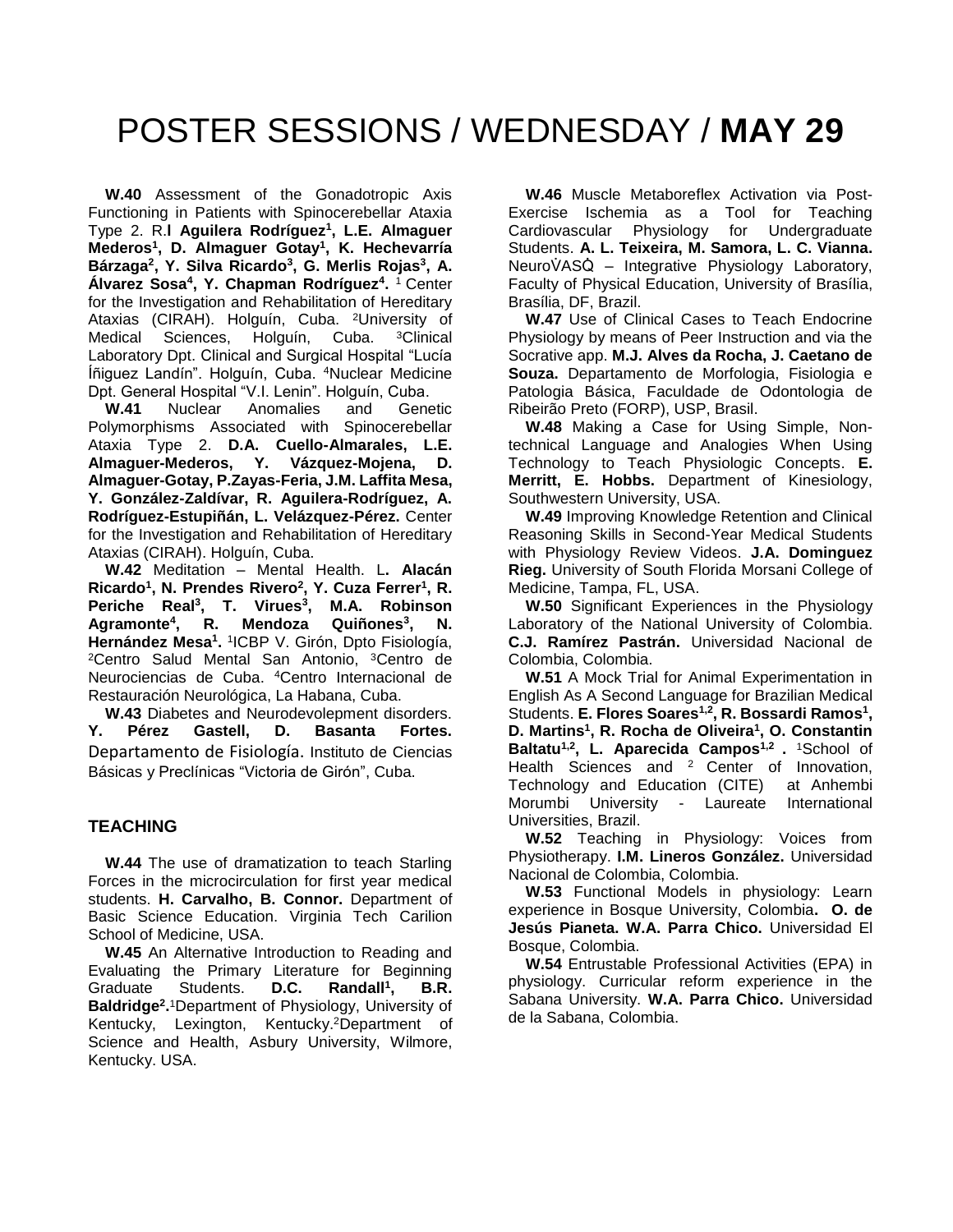**W.55** Narrative Physiology: Experience in the elective curse, in Nacional University, Colombia. **W.A. Parra Chico.** Universidad Nacional de Colombia, Colombia.

 **W.56** Teaching and Learning Skills for Scientific Thinking in Physiology, by means of Service - Learning (A + S) Methodology. **L. Véliz, P. Figueroa, M.P. Boric.** Departamento de Fisiología, Facultad de Ciencias Biológicas, Pontificia Universidad Católica de Chile. Santiago, Chile.

 **W.57** Systemization of an educational experience in medical physiology-based collaborative learning. **C.Y. Rodríguez-Triviño.** Facultad de Ciencias de la Salud, Departamento de Ciencias Fisiológicas, Grupo Navarra Medicina, Fundación Universitaria Navarra, Colombia.

 **W.58** A Program of Professional Postgraduate Education in Transfusion Medicine for the Specialty of Anesthesiology and Reanimation. **U.R. Torres Romo, N. Fernández Franch, A.T. Menéndez Cabezas, S.E. López Lazo.** Universidad de Ciencias Médicas, Camagüey, Cuba.

 **W.59** Vll Edition of Quincke´s Scholarship: Lecture Highlights. **A.A Padrón-González1,2, J. Lumpuy-Castillo1,2, J.A. Rodríguez-Pérez<sup>2</sup> , V. Pérez-Vallín<sup>2</sup> , A. Mirabal-Viel<sup>2</sup> , C. González-Losada<sup>2</sup> , W. Castillo-González<sup>2</sup> , A.J. Dorta-Contreras<sup>2</sup> .** 1 Instituto de Ciencias Básicas y Preclínicas "Victoria de Girón", Universidad de Ciencias Médicas de La Habana. <sup>2</sup>Laboratorio Central de Líquido Cefalorraquídeo (LABCEL). Universidad de Ciencias Médicas de la Habana, Cuba.

 **W.60** A Curriculum for Master of Science in Physiology of Mbarara University of Science and Technology in Uganda. **M. Betancourt Valladares<sup>1</sup> , K. Balaam<sup>2</sup> , MSc N. Rosemary<sup>2</sup> , K. J. Mukasa<sup>2</sup> , J.L. Cadenas Freixas<sup>1</sup> , G. Domínguez Montero<sup>1</sup> .** <sup>1</sup>Universidad de Ciencias Médicas, Camagüey, Cuba. <sup>2</sup>Mbarara University of Science and Technology, Mbarara, Uganda.

 **W.61** Studies of genetic epidemiology about phenotype with complex determination in the context of biomedical basic sciences doctoral program. **M. Herrera-Martínez, D. Fernández-Caraballo, D. Heredia- Ruiz, M.E. de la Torre- Santos, N.Taboada-Lugo, L. Salazar -Torres, L. González-Herrera.** University of Medical Sciences, Villa Clara, Cuba.

 **W.62** Programme of Studies of the Specialty of Normal and Pathological Physiology. Achievements and Challenges in the Current Context. **Z. Adorna Carmenate.** Departamento de Fisiología, Instituto de Ciencias Básicas y Preclínicas "Victoria de Girón", Cuba.

 **W.63** Curricular Strategy for Public Health and Environmental Training: The Environmental Dimension in the Basic Sciences of the Medical Studies. I. Rodríguez Cabrera<sup>1</sup>, H. Aguilera<sup>1</sup>, A. **Vicedo Tomey<sup>2</sup> .** <sup>1</sup>FCM. "Manuel Fajardo", UCM-H, Cuba. <sup>2</sup> ICBP "Victoria de Girón", UCM-H, Cuba.

 **W.64** Environmental Training strategy for a sustainable human development in the medical studies. **I. Rodríguez Cabrera<sup>1</sup>, A. Vicedo Tomey<sup>2</sup>, G. Obregón Ballester<sup>3</sup> .** <sup>1</sup>FCM. "Manuel Fajardo", UCM-H, Cuba. <sup>2</sup> ICBP "Victoria de Girón", UCM-H, Cuba. <sup>3</sup>Hospital."Gral. Calixto García", Cuba.

 **W.65** Methodological didactic conception in morphology and physiology to develop cognitive ability. **J.E. Abreu Ugarte, A. Saldaña Bernabeu, O.E. Benavides Socarras, M.A. Cruz García.** University of Medical Sciences of the Revolutionary Army Force, Cuba.

 **W.66** Correlation between the criterion of the professor and the academic results ends in Molecular Biology. **J.E. Abreu Ugarte, A. Saldaña Bernabeu, O.E. Benavides Socarras, M.A. Cruz García.** University of Medical Sciences of the Revolutionary Army Force, Cuba.

 **W.67** Impact of pedagogical actions for the intellectual development in students of high medicine academic performance. **A. Saldaña Bernabeu, J.E. Abreu Ugarte, O.E. Benavides Socarras, M.A. Cruz García.** University of Medical Sciences of the Revolutionary Army Force, Cuba.

 **W.68** Instructional methodological class. An experience in the Physiological Sciences of Guantanamo. Cuba. **A. Betancourt Pulsan, S.P. Terrado Quevedo,** University of Medical Sciences, Guantánamo, Cuba.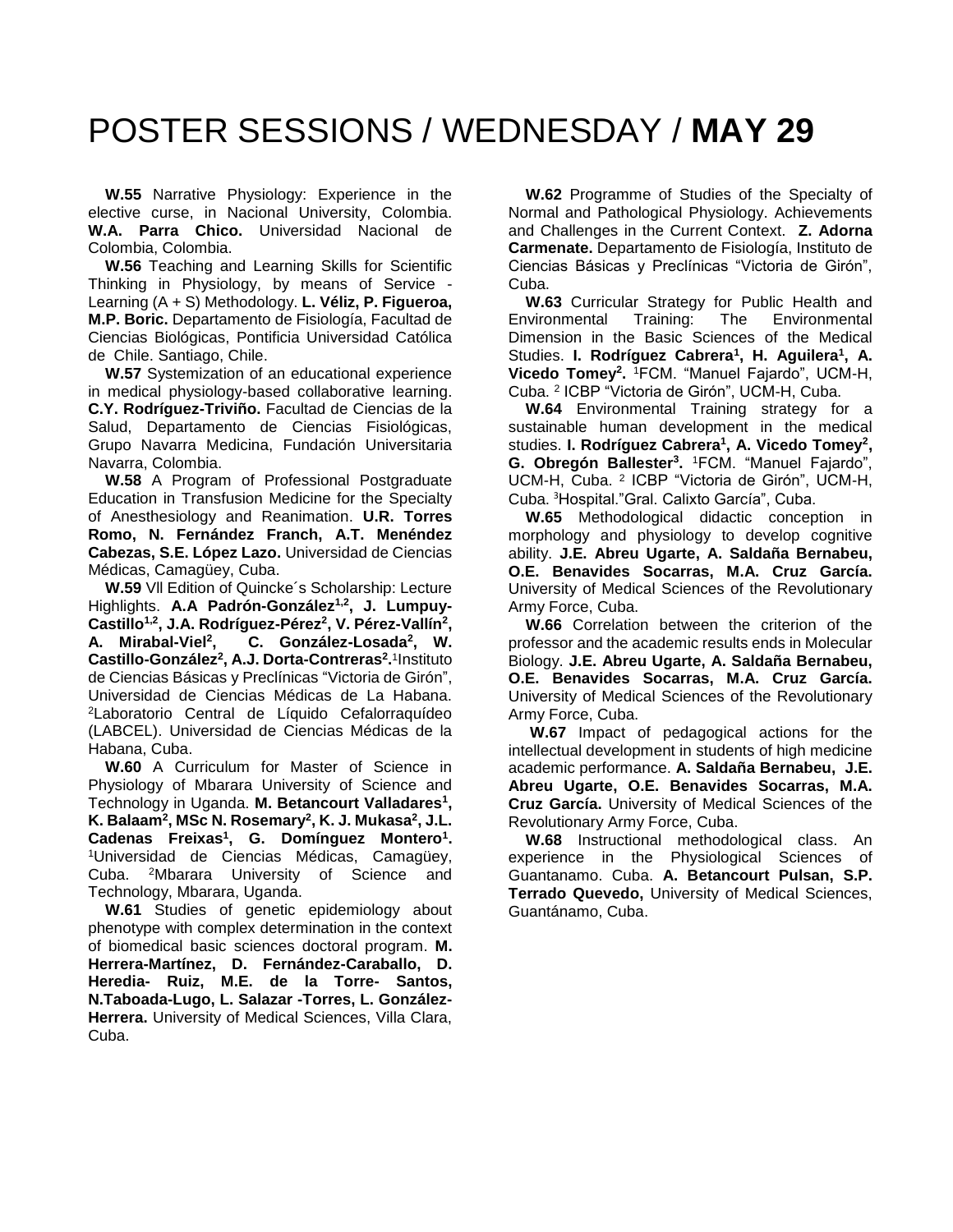#### **Poster**

Thur. 10:00 am—Havana International Conference Center, Grand Foyer (exhibition area)

*Presentation time:* 11:45 pm–2:45 pm

Renal Physiology….....….R.01-R.10 Respiratory Physiology.....R.11-R.22 Women in Physiology.......R.23-R.33 Others...............................R.34-R-79

#### **RENAL PHYSIOLOGY**

 **R.01** Neurological and Renal Channelopathies Associated with Kcnj16 Loss-Of-Function Mutation in the Dahl Salt-Sensitive Rats. A. Staruschenko, **A. Manis, T. Pavlov, V. Levchenko, D. Ilatovskaya, M. Hodges, O. Palygin.** Departments of Physiology, Medical College of Wisconsin, Milwaukee, WI, USA.

 **R.02** Mutation of p66Shc in Rats Causes Increased H2O2 Production and Leads to Reduced Number of Glomeruli. A. Sorokin<sup>1</sup>, B. Miller<sup>1</sup>, O. Palygin<sup>2</sup>, A. **Staruschenko<sup>2</sup> , A. El-Meanawy<sup>1</sup>** . <sup>1</sup>Department of Medicine and <sup>2</sup>Department of Physiology Medical College of Wisconsin, Milwaukee, WI, USA.

 **R.03** Detection of Extended spectrum B-lactamase producers species of E.coli and K.pneumoniae among patients with Urinary tract infection. **N.M. Ali Mahjoub, W.Z Hassan, W.S. Kwami.** Shendi University, Sudan.

 **R.04** Prenatal and Postnatal Malnutrition: Relationship with AQP2 and GLUT4 Expression in Male Adult Rats. V. Velázquez-Orozco<sup>1</sup>, R. Pérez-**Fuentes<sup>2</sup> , L. Nicolás-Toledo<sup>3</sup> , E. Cuevas<sup>3</sup> , F. Castelán<sup>4</sup> , J. Rodríguez-Antolín<sup>3</sup> .** <sup>1</sup>Universidad Autónoma de Tlaxcala. <sup>2</sup>Facultad de Medicina, Benémerita Universidad Autónoma de Puebla. <sup>3</sup>Centro Tlaxcala Biología de la Conducta, Universidad Autónoma de Tlaxcala. <sup>4</sup> Instituto de Investigaciones Biomédicas, Universidad Nacional Autónoma de México, México.

 **R.05** Effect of Inhibition of the Prorenin Receptor (PrR) on the Production of Cytokines in Cells of the Immune System in a Model of Hypertension by Nephrectomy 5/6. **B.R Vélez Godínez, P. López Sánchez, M.E. Hernández Campos.** Escuela Superior de Medicina, Instituto Politécnico Nacional, México.

 **R.06** In vivo effects of renal Npt2a inhibition. **T. Rieg, L. Thomas, J. Xue, J.A. Dominguez Rieg.** Molecular Pharmacology and Physiology, University of South Florida, Tampa, FL, USA.

 **R.07** Shear stress promotes hypoxia-induced autophagia in a human renal proximal tubule cell line (RPTEC-TERT1). **N. Peña<sup>1</sup> , J.P. Sánchez<sup>1</sup> , A. Lacueva1,2, L. Martínez-Gimeno2,3, P. Torcal2,3, P. Íñigo1 2,3 4, I. Giménez1,2,3 .** <sup>1</sup>Universidad de Zaragoza, 2 Instituto de Investigación Sanitaria de Aragón, 3 Instituto Aragonés de Ciencias de la Salud, <sup>4</sup>Servicio Nefrología Hospital Clínico Lozano Blesa, Zaragoza, España.

 **R.08** Ozone Therapy on Rats Submitted to Subtotal Nephrectomy: Role of Antioxidant System and Cytokine 6. **J.L. Calunga Fernández.** Instituto de Ciencias Básicas y Preclínicas "Victoria de Girón", Cuba.

 **R.09** Sequential Variations of Renal Function Parameters and Oxidative Status after Surgical Ablation of 5/6 of Renal Mass in Wistar Rats. **M. Betancourt Valladares<sup>1</sup> , J.L Cadenas Freixas<sup>1</sup> , G. Dominguez Montero<sup>2</sup> , M.J. Méndez<sup>1</sup> , O. Rodríguez Martín<sup>3</sup> .**  <sup>1</sup>Department of Biomedical Sciences, Faculty of Dentistry, University of Medical Sciences, Camagüey, Cuba.<sup>2</sup>Florida Municipality Campus, University of Medical Sciences, Camagüey, Cuba.<sup>3</sup>Department of Biostatistics, University of Medical Sciences, Ciego de Ávila Medical, Cuba.

 **R.10** Proximal sodium reabsorption in rats born with intrauterine growth restricted by placental uterine insufficiency. **J. Lumpuy-Castillo<sup>1</sup> , C.R. Maldonado Bernardo<sup>1</sup> , I. Espinosa- Santisteban<sup>1</sup> , Aydelín Pérez-Ramos<sup>1</sup> , Y.Suardia-Fernández<sup>2</sup> , A. Pérez-Mejías<sup>1</sup> .** <sup>1</sup>Departamento de Fisiología, Instituto de Ciencias Básicas y Preclínicas (ICBP) "Victoria de Girón", Universidad de Ciencias Médicas de La Habana (UCMH). <sup>2</sup>Departamento de Anatomía Patológica, Hospital Clínico Quirúrgico ¨Hermanos Ameijeiras¨, La Habana, Cuba.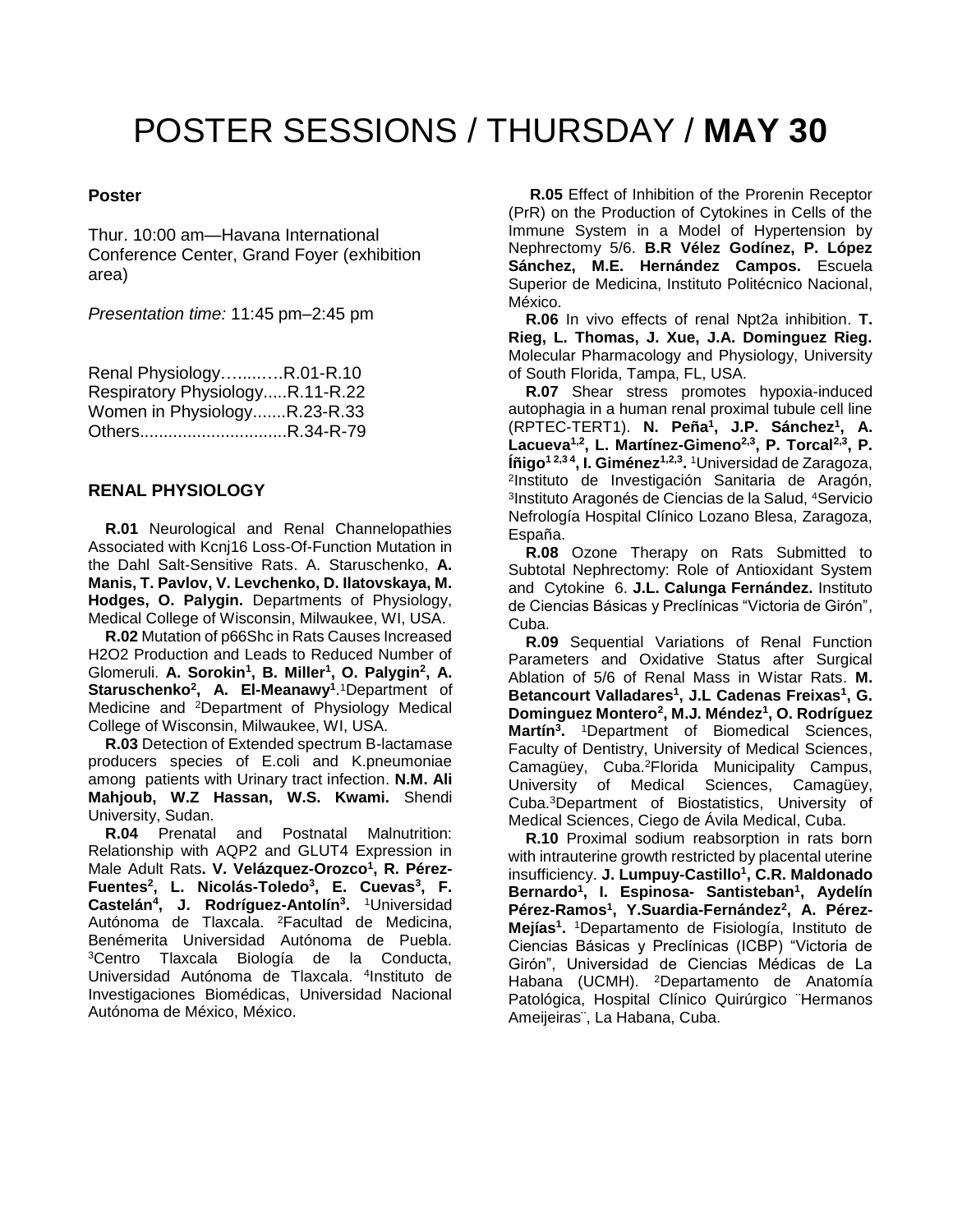#### **RESPIRATORY PHYSIOLOGY**

 **R.11** Transfusion medicine competency and the fundaments for its implementation in Anesthesiology and Reanimation. **N. Fernández Franch<sup>1</sup> . U.R. Torres Romo<sup>1</sup> , A.T Menéndez Cabezas<sup>1</sup> , S.E. López Lazo<sup>2</sup> , S. Fuentes Díaz<sup>2</sup> , O. Liza Hernández<sup>2</sup> .** <sup>1</sup>Biomedical Sciences Department and <sup>2</sup>Clinical Sciences Department. University of Medical Sciences, Camagüey, Cuba.

 **R.12** Only Low Intensity of Aerobic Exercise Improves Respiratory Compliance in Pulmonary Hypertensive Rats. **K. Rigatto, D. da S. G. BÓS, R.B. Jaenisch, P. Dal Lago.** Programa de Pós-Graduação em Ciências da Saúde, Universidade Federal de Ciências da Saúde de Porto Alegre, Brazil.

 **R.13** Caudal Brainstem Astrocytes Contribute to the Central Respiratory Chemoreception. **J. Eugenín, M.J. Olivares, S. Beltrán-Castillo, D. Cáceres-Vergara.** Laboratorio de Sistemas Neurales, Facultad de Química y Biología, Universidad de Santiago de Chile, Chile.

 **R.14** Nanoparticle Fate in Alveolar Epithelial Cells: Uptake, Distribution and Exocytosis**. E. Crandall, A. Sipos, K.J. Kim, Z. Borok, U.P. Flodby.** Will Rogers Institute Pulmonary Research Center and Hastings Center for Pulmonary Research, University of Southern California, Los Angeles, CA, USA.

 **R.15** Role of the Parafacial Respiratory Group in the Recruitment of Abdominal Activity Across Sleep States. **A. Pisanski (Hernandez-Abad)<sup>1</sup> , N. Koch<sup>2</sup> , X. Ding<sup>1</sup> , S. Pagliardini1,2 .** <sup>1</sup>Department of Physiology. Women and Children's Research Institute (WCHRI) and <sup>2</sup>Neuroscience and Mental Health Institute (NMHI)., University of Alberta, Edmonton, AB, Canada.

 **R.16** Intra-uterine Exposure to Cannabinoid and its effects on the Ventilatory System of Newborn and Juvenile Rat's Life. **L.G.A. Patrone, K.C. Bícego, L.H. Gargaglioni.** Dept of Animal Morphology and Physiology, São Paulo State University, FCAVJ, Sao Paulo, Brazil.

 **R.17** Exposure to Diazepam During Pregnancy Alters the Breathing Control in Post-Natal Life. **C.A. da Silva Junior<sup>1</sup> ; V. Biancardi<sup>2</sup> , L.G.A. Patrone<sup>1</sup> , L.H. Gargaglioni<sup>1</sup> .**  <sup>1</sup>Sao Paulo State University, FCAV/UNESP - Jaboticabal, Sp, Brazil. <sup>2</sup>University Of Alberta, Edmonton, Canada.

 **R.18** Respiratory variability modulated by vagal and spinal pulmonary afferents**. A. Huff1,2, M. Reed<sup>1</sup> , S. Mian<sup>1</sup> , K. Iceman1,3, T. Pitts<sup>1</sup> .** <sup>1</sup>Department of Neurological Surgery and Kentucky Spinal Cord Injury Research Center and <sup>2</sup>Department of Physiology, College of Medicine, University of Louisville, Louisville, KY, USA. <sup>3</sup>Department of Biology, Valparaiso University, Valparaiso, IN, USA.

 **R.19** Truncated Oxidized Phospholipids as a Factor Exacerbating ALI in the aging lungs. **K. Birukov<sup>1</sup> , Y. Ke<sup>1</sup> , P. Karki<sup>2</sup> , E. Berdyshev<sup>3</sup> , A. Birukova<sup>2</sup>** . <sup>1</sup>Department of Anesthesiology and <sup>2</sup>Department of Medicine, University of Maryland School of Medicine, Baltimore, Maryland, USA. <sup>3</sup>National Jewish Health, Denver, Colorado, USA.

 **R.20** Role of Microtubule Signalling in Staphylococcus Aureus-Induced Lung Injury. **A. Birukova1, P. Karki<sup>1</sup> , Y. Ke<sup>2</sup> .** <sup>1</sup>Department of Medicine and <sup>2</sup>Department of Anesthesiology, University of Maryland School of Medicine, Baltimore, Maryland, USA.

 **R.21** Mice and Rats Are Not Equivalent Models to Study Hypoxia: Acclimatization Triggers Differences in Metabolic Capacity. **C. Arias-Reyes, K. Losantos, J. Soliz, V. Joseph.** IUCPQ, Université Laval, Québec, Canada.

 **R.22** Brainstem pre-sympathetic neuron contribute to breathing disorders in heart failure rats. **C. Toledo1,2, D.C. Andrade<sup>1</sup> , R. del Rio1,2,3 .** <sup>1</sup>Laboratory of Cardiorespiratory Control, <sup>2</sup>Centro de Envejecimiento y Regeneración (CARE), P. Universidad Católica de Chile, Santiago, Chile, <sup>3</sup>Centro de Excelencia en Biomedicina de Magallanes (CEBIMA), Universidad de Magallanes, Punta Arenas, Chile.

#### **WOMEN IN PHYSIOLOGY**

 **R.23** Content of Desaturase 6 and Desaturase 5 in the Placenta of Women in the Course of Selected Pregnancy Pathologies. **R. Bobiński, I. Ulman-Włodarz, W. Waksmańska, A. Pielesz.** Department Biochemistry and Molecular Biology, Faculty of Health Sciences, University of Bielsko-Biała, Poland.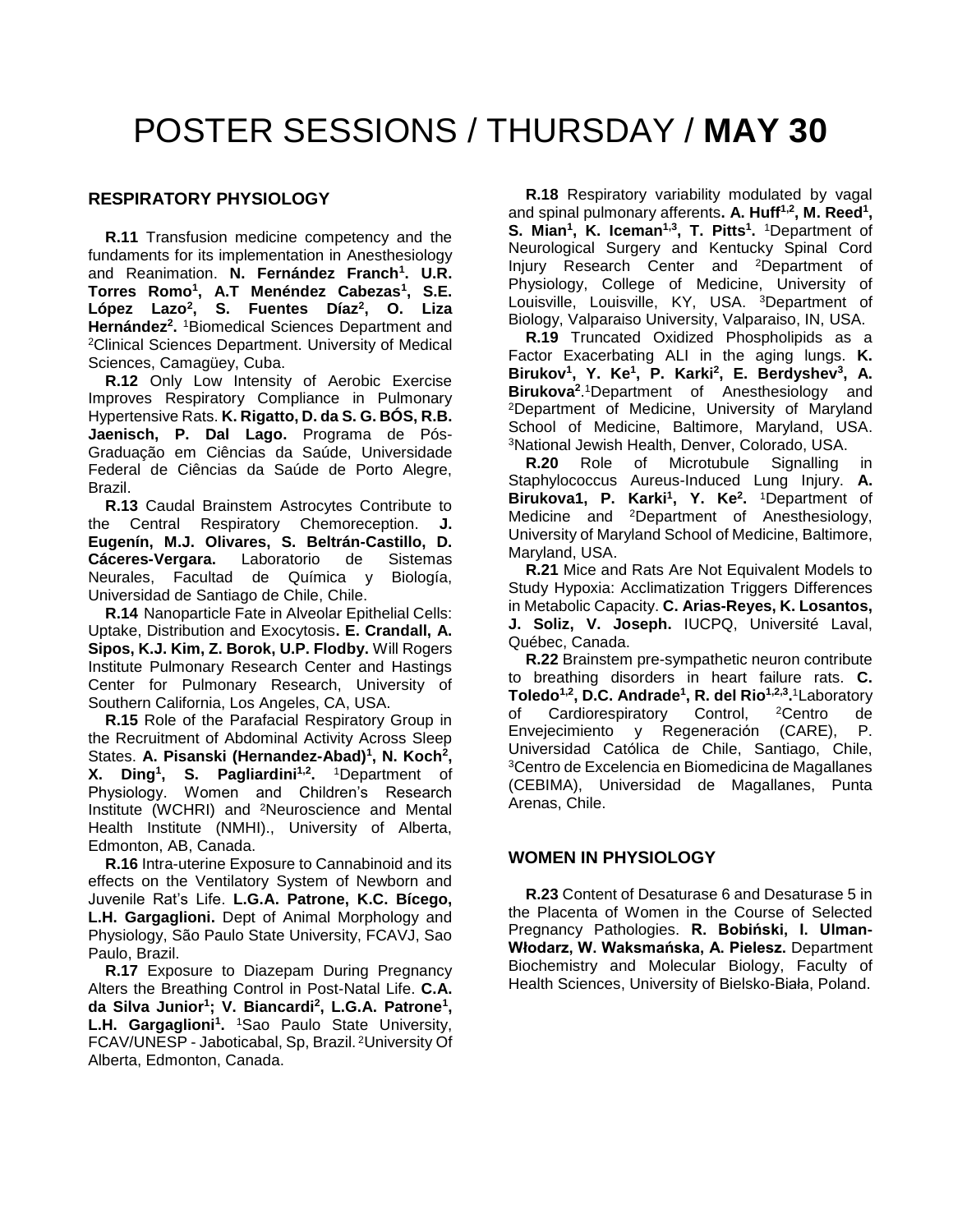**R.24** Influence of the Body Fat on the Menarca and Aerobic Capacity of School Girls between 08 and 15 years. **K. Caikoski Voigt, A. Savaris Ribas**. Faculdade Metropolitana de Blumenau – FAMEBLU, Brazil.

 **R.25** Molecular Identification of Human Papilloma Virus Genotypes in Patients with Cervical Cancer. **J.C. Piña Napal1, G. Crespo Campos2, R. Fando Calzado3, Y. Valdés Silva4.** <sup>1</sup>Universidad de Ciencias Médicas de Camagüey, <sup>2</sup>Hospital Ginecobstétrico de Camagüey, <sup>3</sup>Centro Nacional de Investigaciones Científicas de La Habana, <sup>4</sup>Universidad de Ciencias Médicas de Holguín, Cuba.

 **R.26** Chromosomal Studies in Individuals with Infertility. **M.E. de la Torre Santos<sup>1</sup> , M. Herrera Martínez<sup>2</sup> , A.E. Algora Hernández<sup>1</sup> , G. Noche Gonzalez<sup>1</sup> , A. Machado Rojas<sup>2</sup> , M. Paz García<sup>1</sup> , D. Rodríguez Conde<sup>1</sup> , E. Reyes Hernández<sup>1</sup> , C.**  Machado de la Torre<sup>2</sup>, D. Gonzalez Benítez<sup>2</sup>. <sup>1</sup>Hospital Ginecobstétrico Mariana Grajales, Cuba. <sup>2</sup>Universidad de Ciencias Médicas Villa Clara, Cuba.

 **R.27** Oxidative Stress Markers in Type 2 Diabetic Women. **E. Céspedes Miranda<sup>1</sup> , G. Riverón Forment<sup>2</sup> , C. Alonso Rodríguez<sup>3</sup> , E. C. Pérez**  Sanz<sup>3</sup>, N. Suárez Castillo<sup>1</sup>, K. Rodríguez Oropesa<sup>4</sup>. <sup>1</sup>Faculty of Medicine "Gral. Calixto García", University of Medical Sciences, Havana, Cuba.<sup>2</sup>Genetic National Center. Havana. Cuba. <sup>3</sup>"Hermanos Ameijeiras" Hospital, Havana, Cuba. Faculty of Stomatology, University of Medical Sciences, Havana, Cuba.

 **R.28** Redox State Biomarkers in Pregnant Anemic Women and its Relation to the Birthweight. **E. Cruz Manzano, O. Elías Postigo, M.R. Milanés Ojea, G. Mompié Gómez, L. Sanfiel Vasseur, A. Sarduy Rodríguez.** University of Medical Sciences, Granma, Cuba.

 **R.29** Oxidative Imbalance and Risk Factors Involved in Premalignant and Malignant Lesions of the Uterine Cervix. D**. Heredia Ruiz<sup>1</sup> , M. Herrera Martínez<sup>1</sup> , D. Fernández Caraballo<sup>1</sup> , L.G. López Ocampo2, L.A. Estévez Cobo<sup>3</sup> , S. Santana Rodríguez<sup>3</sup> , E. González Rodríguez<sup>4</sup> .** <sup>1</sup>Universidad de Ciencias Médicas, Villa Clara, Cuba. <sup>2</sup>Policlínico de Santa Clara "Chiqui Gómez Lubián", Villa Clara, Cuba. <sup>3</sup>Hospital "Celestino Hernández Robau", Villa Clara, Cuba.<sup>4</sup>Uiversidad Central de las Villas "Marta Abreu", Cuba.

 **R.30** L1tag Protein Expression of Human Papillomavirus Type 18 in Two Escherichia coli Strains, in Auto-inducing Media. **G. Aldama Paz<sup>1</sup> , E. Pimienta Rodríguez<sup>2</sup> , K. Marrero Domínguez<sup>2</sup> , S. Rodríguez Salgueiro<sup>2</sup> , Y. Serrano Rivero<sup>2</sup> , A. Falero Morejón<sup>2</sup> , S. Brito Molina<sup>2</sup> .** <sup>1</sup>Facultad de Ciencias Médicas "Salvador Allende", UCMH, Cuba. <sup>2</sup>Centro Nacional de Investigaciones Científicas, La Habana, Cuba.

 **R.31** Subclinical Carotid Disease in Elderly Women is Associated with Cardiac Hypertrophy and Ageing. **O. Constantin Baltatu1,2, V.L. Pereira Jr. 1,3, S. Gomes dos Santos<sup>3</sup> , J. Stefanin Fuzatti<sup>3</sup> , L. Aparecida Campos1,2 .** <sup>1</sup>Center of Innovation, Technology and Education (CITE) and <sup>2</sup>School of Health Sciences, Anhembi Morumbi University - Laureate International Universities, Brazil. <sup>3</sup>Faculty of Medical Sciences at Brasil University, Fernandópolis, Brazil.

 **R.32** "Anselma Betancourt Pulsan". A physiology genuine of Guantanamo. **A.J. Sánchez García, A. García Pérez, F. Sánchez García.** University of Medical Sciences, Guantánamo, Cuba.

 **R.33** Most relevant apotheosis of women in Physiological Sciences. **J. Salgado Rodríguez, J.A. Reytor Vega.** University of Medical Sciences, Santiago de Cuba, Cuba.

#### **OTHERS**

 **R.34** Mitochondrial Uncoupling Protein Expression during Postnatal Development in Rat Testis and Spermatogenic Cells. **J.G. Reyes, J. Paillamanque<sup>1</sup> , E.M. Carmona<sup>1</sup> , J.A. Pino<sup>1</sup> , C. Santibañez<sup>1</sup> , N. Osses<sup>1</sup> , S. Bernales<sup>3</sup> , F.Gómez<sup>3</sup> , R.D. Moreno<sup>2</sup> .** 1 Instituto de Química, Pontificia Universidad Católica de Valparaíso, Chile. <sup>2</sup>Departamento de Fisiología, Pontificia Universidad Católica de Chile, Chile. <sup>3</sup>Fundación Ciencias para la Vida, Chile.

 **R.35** Sex Differences in Cerebrovascular Resistance Indices During Upright Tilt. **H. Edgell<sup>1</sup> , I. Papadhima<sup>1</sup>, A. D. Robertson<sup>2</sup>.<sup>1</sup>School of** Kinesiology and Health Sciences, York University, Canada. <sup>2</sup>Department of Kinesiology, University of Waterloo, Canada.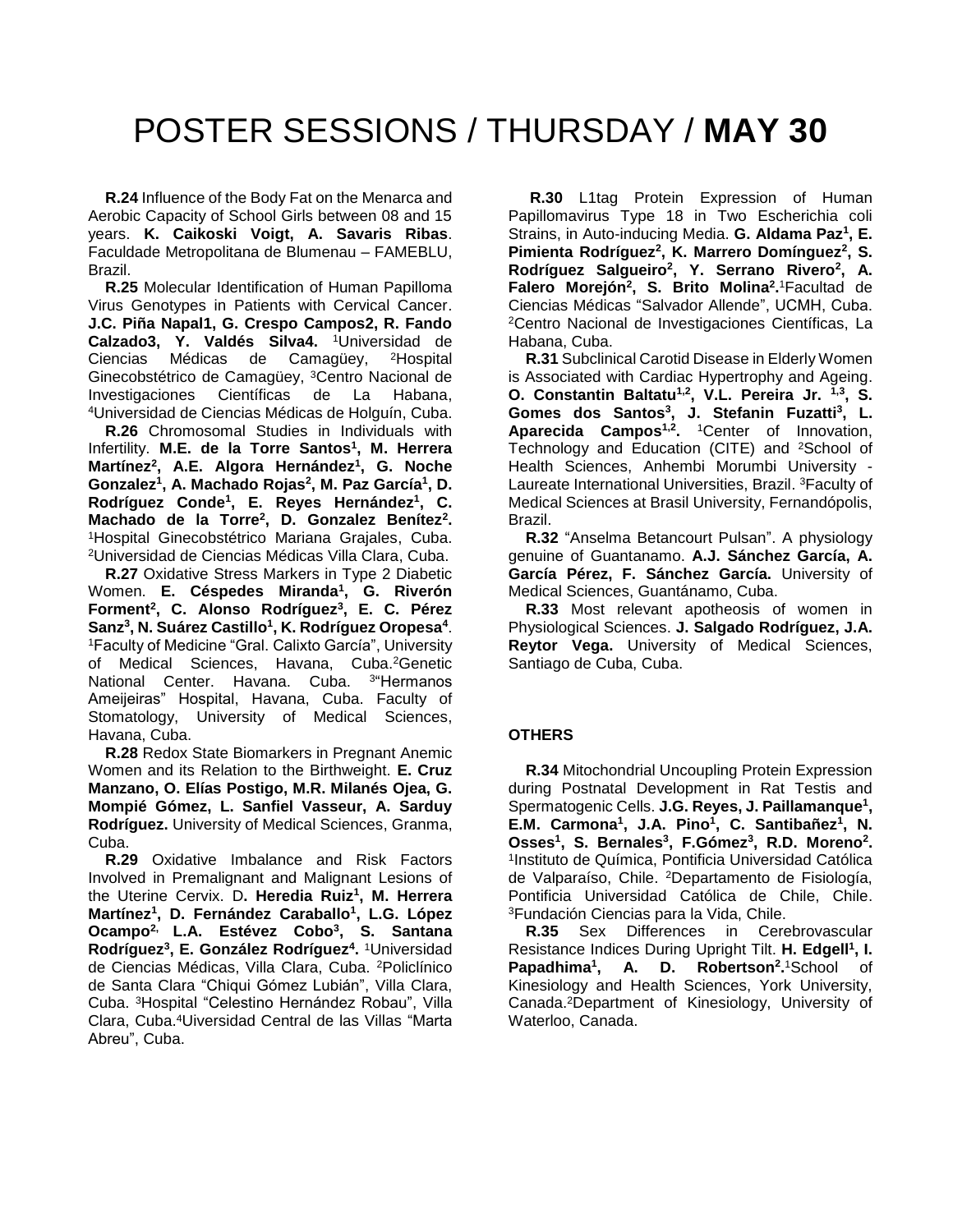**R.36** Bicarbonate Homeodynamics in Human Sertoli Cells – A Role for 17β-estradiol. **R.L.**  Bernardino<sup>1</sup>, J. Silva<sup>2</sup>, A. Barros<sup>2,3</sup>, M. Sousa<sup>1,2</sup>, **M.G. Alves<sup>1</sup> , P.F. Oliveira1,3** . <sup>1</sup>Department of Microscopy, Laboratory of Cell Biology, Institute of Biomedical Sciences Abel Salazar (ICBAS) and Unit for Multidisciplinary Research in Biomedicine (UMIB), University of Porto, Portugal. <sup>2</sup>Centre for Reproductive Genetics Professor Alberto Barros, Porto, Portugal. <sup>3</sup>Department of Genetics, Faculty of Medicine, University of Porto, and Institute of Health Research an Innovation, University of Porto, Porto, Portugal.

 **R.37** Role Of Raphe In The Body Temperature Regulation Of Precocious Birds. **C.C. Silva, W. Cândido Silva, L.H. Gargaglioni, K.C. Bícego.** Department of Animal Morphology and Physiology, Sao Paulo State University (UNESP), Jaboticabal, SP, Brazil.

 **R.38** Insulin in the Carotid Sinus Increases Suprahepatic and Arterial Glucose Levels

**J.L. Cadenas Freixas<sup>1</sup> , S.A. Montero Cruz2,3, M. Lemus Vidal<sup>2</sup> , H.R. Tejeda Chávez<sup>3</sup> , E.U. Mejía Chávez<sup>3</sup> , J.E. Martínez Sánchez<sup>3</sup> , C.Z. Valle Rubio<sup>3</sup> , S.A. Montero Villegas<sup>3</sup> , E.Roces Dorronsoro<sup>2</sup> .** <sup>1</sup>Universidad de las Ciencias Médicas "Carlos J. Finlay", Camagüey, Cuba.<sup>2</sup>CUIB, <sup>3</sup>Facultad de Medicina, Universidad de Colima, México.

 **R.39** Alteration in Glucose Metabolism and Adipose Tissue Induced by Zinc Restriction and High Fat Diet During Growth. C. Arranz<sup>1</sup>, N. Ciancio<sup>1</sup>, **F.M. Garrido Abregú<sup>1</sup> , M. Saravia<sup>1</sup> , J. Martínez Tambella<sup>1</sup> , V. Zago<sup>2</sup> , C. Caniffi<sup>1</sup> , L. Schreier<sup>2</sup> , R. Elesgaray<sup>1</sup> , A. Tomat<sup>1</sup> .** <sup>1</sup>Cátedra de Fisiología, Facultad de Farmacia y Bioquímica - Universidad de Buenos Aires, IQUIMEFA-CONICET. <sup>2</sup>Laboratorio de Lípidos y Lipoproteínas, Facultad de Farmacia y Bioquímica, Universidad de Buenos Aires, Argentina.

 **R.40** Four days of Fructose Supplementation Affected The Vascular Function of Rats In a Sex-Dependent Manner Without Changing Glucose Metabolism**. C.A. Cruz Pereira<sup>1</sup> , G. Brás Broseghini-Filho<sup>1</sup> , K. Mesquita Silva<sup>1</sup> , A. Peres Guimarães<sup>1</sup> , M. Perim Baldo<sup>2</sup> , A. Simão Padilha<sup>1</sup> .** <sup>1</sup>Universidade Federal do Espírito Santo, UFES, Brazil. <sup>2</sup>Universidade Estadual de Montes Claros, Unimontes, Brazil.

 **R.41** Aquaglyceroporins Expression and Glycerol Permeability are Modulated by Estradiol in Mouse Sertoli cells. D.F. Carrageta<sup>1</sup>, R.L. Bernardino<sup>1</sup>, A. **M. Silva<sup>1</sup> , M.G. Alves<sup>1</sup> , G. Soveral2,3, P.F. Oliveira1,4,5 .**  <sup>1</sup>Department of Microscopy, Laboratory of Cell Biology, Institute of Biomedical Sciences Abel Salazar (ICBAS) and Unit for Multidisciplinary Research in Biomedicine (UMIB), University of Porto, Porto, Portugal. <sup>2</sup>Research Institute for Medicines (iMed.ULisboa) and <sup>3</sup>Department of Bioquímica e Biologia Humana, Faculty of Pharmacy, Universidade de Lisboa, Lisboa, Portugal. <sup>4</sup>Department of Genetics, Faculty of Medicine and <sup>5</sup>Instituto de Investigação e Inovação em Saúde (i3S), University of Porto, Porto, Portugal.

 **R.42** Thermal and Metabolic Biphasic Response to LPS in Chicks. **K.C. Bícego<sup>1</sup> , L. Amaral-Silva<sup>1</sup> , A. Steiner<sup>2</sup> , W. Cândido<sup>1</sup> , L.H. Gargaglioni<sup>1</sup> .** 1FCAV-UNESP-Jaboticabal, Brazil. <sup>2</sup>ICB-USP-São Paulo, Brazil.

 **R.43** The Effect of Titanium (Ti) and Titanium 500 (Ti 500) Implantation on the Activation of Rat Macrophage Subgroups. **S. Akyol1,2, Y. Oruc<sup>1</sup> , B. Ben Nissan<sup>2</sup> .** <sup>1</sup>University of Istanbul, Cerrahpasa Medical Faculty, Department of Physiology, Istanbul, Turkey. <sup>2</sup>University of Technology Sydney, Faculty of Science, School of Life Sciences, Sydney, Australia.

 **R.44** The effect of titanium alloy and stainless steel implants on immunological responses by analysis of NF-κB/ p65, NF-κB1/p50 profiles and the Tregs**. S. Akyol1,2, M. Hanci<sup>3</sup> , B. Ben Nissan<sup>2</sup> .** <sup>1</sup>University of Istanbul, Cerrahpasa Medical Faculty, Department of Physiology and <sup>3</sup>Department of Neurosurgery, Istanbul, Turkey. <sup>2</sup>University of Technology Sydney, Faculty of Science, School of Life Sciences, Sydney, Australia.

 **R.45** ROS-dependent PRR Expression in Immune Cells in a Diabetes Mellitus Rat Model. **A. Velázquez Mata, M.E. Hernández Campos, P. López Sánchez.** SEPI-Escuela Superior de Medicina, Instituto Politécnico Nacional, México.

 **R.46** Alcohol Intoxication Modifies the Phase and Coupling of Circadian Rhythms. **N. Méndez-Díaz<sup>1</sup> , R.E. Núñez-Anita<sup>2</sup> ,I. Villanueva<sup>1</sup> .** <sup>1</sup>Departamento de Fisiología, Escuela Nacional de Ciencias Biológicas, Instituto Politécnico Nacional, México. <sup>2</sup>Facultad de Medicina Veterinaria y Zootecnia, Universidad Michoacana de San Nicolás de Hidalgo, México.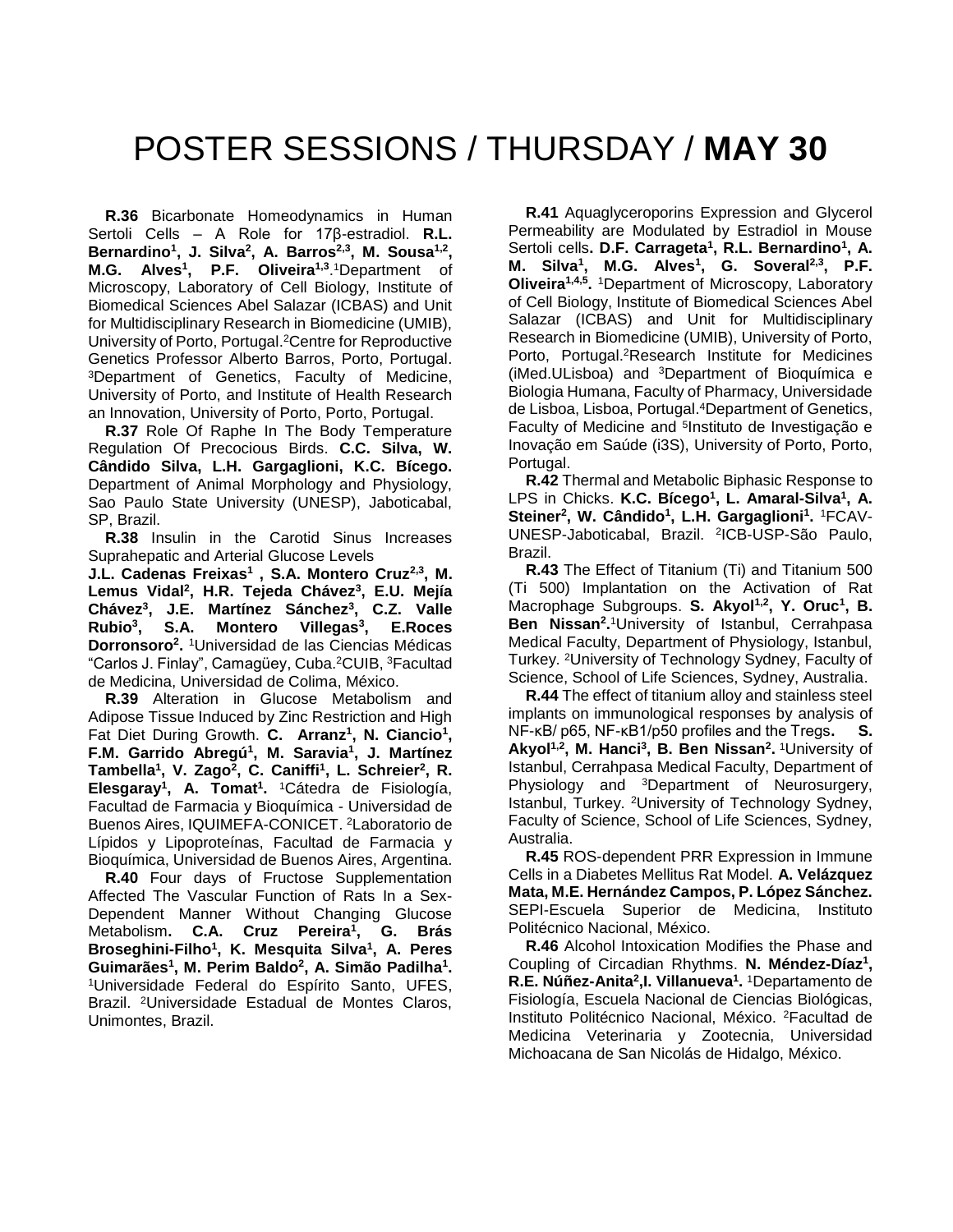**R.47** The Non-transcriptional Function of IRF3 Dynamically Regulates Immune Cell Populations in Acute on Chronic Ethanol in Mice. **L.E. Nagy, C. Garcia Sanz, K. Poulsen, M.R. McMullen, S. Chattopadhahay, G. Sen.** Department of Inflammation and Immunity, Cleveland Clinic, Cleveland, OH, USA.

**R.48** Effects of neonatal  $CB_1$  or  $CB_2$  blockade on biomechanical and histometric parameters at skeletal sexual dimorphism on adulthood rats. **W. Garcez de Mello1,2, N.E. Watanabe Kiill<sup>2</sup> , M.S. Quirino da**  Silva<sup>1</sup>, G. Mitsuy Kayahara<sup>3</sup>, O. Borghi **Nascimento<sup>1</sup> , N. Guimarães Marqui<sup>1</sup> , M. Macedo Crivelini<sup>3</sup>, J.C. Bedran de Castro<sup>2</sup>.<sup>1</sup>Centro** Universitário Toledo-UNITOLEDO, Araçatuba, Brazil, <sup>2</sup>Department of Basic Sciences and <sup>3</sup>Department of Pathology and Clinical Propaedeu, School of Dentistry, Univ. Estadual Paulista-UNESP, Araçaatuba, Brazil.

 **R.49** Relation of polymorphisms VEGF (+405G>C) and TNFα (-308A>G) with the embryo implantation in Cubans patient undergoing in vitro fertilization. **F. Sotomayor Lugo, B. Marcheco Teruel, K. Rodríguez Martínez, A. Esperón Álvarez, A. Menocal Alayón, J.A. Almaguer Almaguer, I. López Reyes, R.M Flores Sánchez, Y. Crespo Ferrán, V. Veiga Loyola.** Centro Nacional de Genética Médica, La Habana, Cuba.

 **R.50** Evaluation of the usefulness of C-reactive protein as a biological marker in neonatal sepsis. **M. Ezcurra Pérez, M. Socarrás Conde, E. Vidor Guerra, J.M. Rodríguez Arias, A. González Morales.** University of Medical Sciences, Camagüey, Cuba.

 **R.51** Inflammation Modulation with Methanol *Zea Mays* Cob Husk on an Experimental Model in Albino Rats. **G. Dominguez Montero<sup>1</sup> , J.T. BPhm Mpewo<sup>2</sup> , M. Betancourt Valladares<sup>3</sup> , J.L. Cadenas Freixas<sup>3</sup> .** <sup>1</sup>Florida Municipality Campus, University of Medical Sciences, Camagüey, Cuba. <sup>2</sup>Mbarara University of Science and Technology, Uganda. <sup>3</sup>Department of Biomedical Sciences, Faculty of Dentistry, University of Medical Sciences, Camagüey, Cuba.

 **R.52** Monoclonal Antibodies which Discriminate Between Native and Oxidized Low Density Lipoproteins. **K.M. Rodríguez Oropesa<sup>1</sup> , Y. Bebelagua Cid<sup>2</sup> , A.M. Vázquez.** <sup>1</sup>Faculty of Stomatology, <sup>2</sup>Center of Molecular Immunology Havana, Cuba.

 **R.53** Protocol for the Vaginal Direct Cytology of Laboratory Rats. **T. Fernández Romero, G. Suárez Román, S. Clapés Hernández.** Departamento de Bioquímica, Instituto de Ciencias Básicas y Preclínicas "Victoria de Girón", Cuba.

 **R.54** Protecting Embryonic Development in Diabetic Pregnant Rats. **S. Clapés Hernández<sup>1</sup> , C.L. Peres Hernández<sup>1</sup> , T. Fernández Romero<sup>1</sup> , H. Camacho Rodríguez<sup>2</sup> , G. Pentón Rol<sup>2</sup> , G. Suárez Román<sup>1</sup> .** <sup>1</sup>Biochemistry department. ICBP (Basic and preclinical science institute) "Victoria de Girón". University of Medical Sciences, Havana, Cuba. <sup>2</sup>Center of Genetic Engineering and Biotechnology of Cuba, Cuba.

 **R.55** Oxidative Stress Indicators in Long-Lived Individuals Belonging to The Municipality of Santa Clara. **D. Fernández Caraballo<sup>1</sup> , M. Herrera Martínez<sup>1</sup> , D. Heredia Ruiz<sup>1</sup> , S. Chaviano Machado<sup>1</sup> , E. González Rodríguez<sup>2</sup> .**  <sup>1</sup>University of Medical Sciences, Villa Clara, Cuba, <sup>2</sup>Central University "Marta Abreu" of Las Villas, Cuba.

 **R.56** Anemia and iron nutritional status and inflammation in preschool children of 3 Cuban regions. G.M. Pita Rodríguez<sup>1</sup>, B. Basabe Tuero<sup>1</sup>, **K. Alfonso Sagué<sup>1</sup> , M. Montero Díaz<sup>2</sup> , S. Jiménez Acosta<sup>1</sup> , O. Rodríguez Martínez<sup>3</sup> , M. de la Paz Luna<sup>1</sup> ,D. Herrera Javier<sup>1</sup> .** 1 Instituto Nacional de Higiene, Epidemiología y Microbiología, Cuba. 2 Instituto de Cibernética, Matemática y Física, Cuba. <sup>3</sup>Programa Unicef, Cuba.

 **R.57** Traumatic exodontics and prolonged surgical time cause pain and postoperative inflamation. **A.O Pérez Ruiz, O. Delfín Soto, D. Caraballo Bosch.** Instituto de Ciencias Básicas y Preclínicas "Victoria de Girón", Cuba.

 **R.58** Risk factors in infertile men with high sperm DNA fragmentation index. Mayabeque Province. **D. Quintana Hernández, M. Bello, A. Herrera Luis, L. Fariñas, M. Linares, L. Cotilla, D. Quintana Mora.** Centro Provincial de Genética Médica. Mayabeque, Cuba.

 **R.59** Molecular mechanisms at the nano-bio interface: applications and biohazards. **J. Antonio Garate.** Centro Interdisciplinario de Neurociencia de Valparaiso, Universidad de Valparaiso, Chile.

 **R.60** Molecular basis of pH dependence in Proton Hv1 channels. **E. Carmona, M. Hernandez, O. Alvarez, R. Latorre, C. Gonzalez.** Universidad de Valparaiso, Centro Interdisciplinario de Neurociencias, Chile.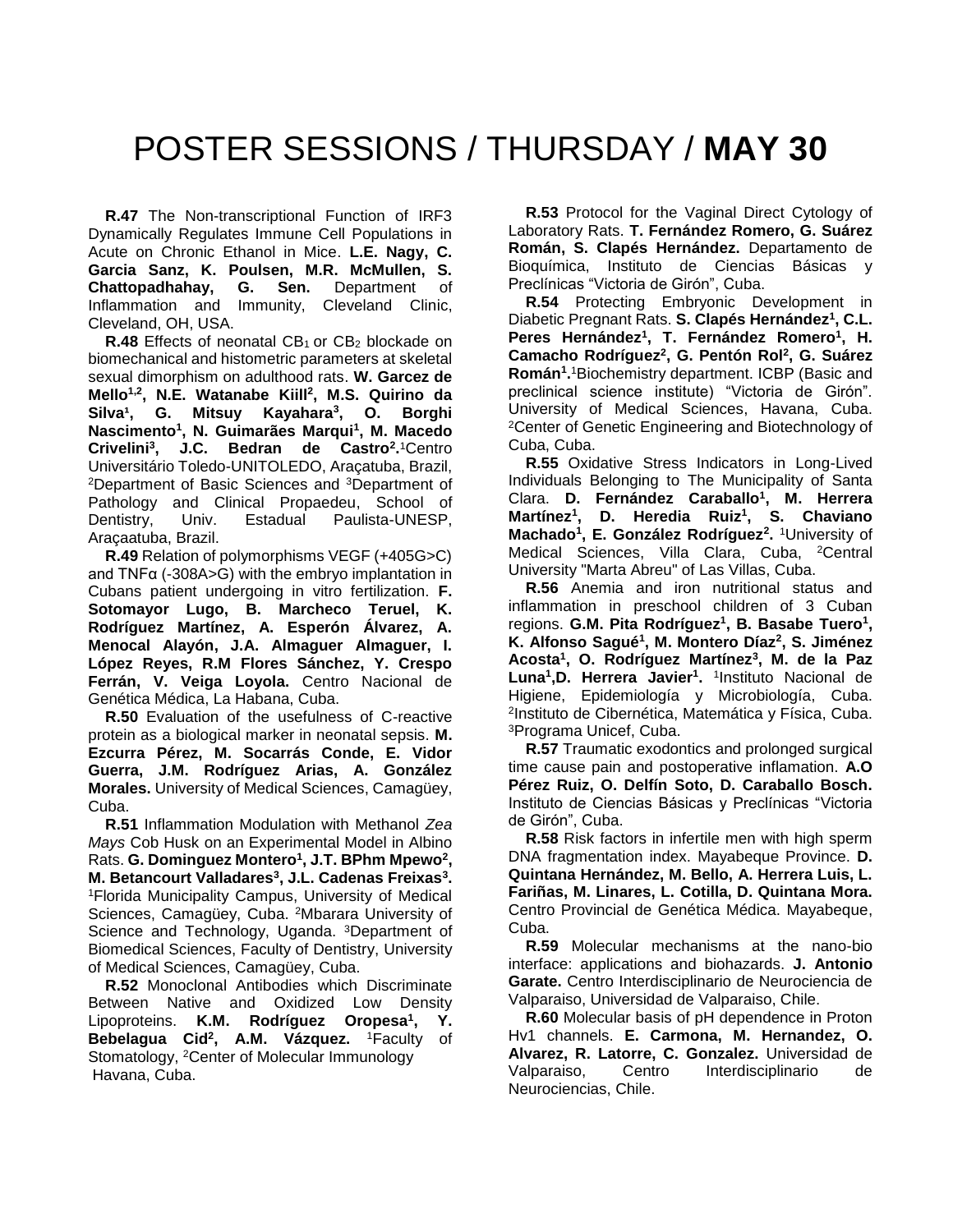**R.61** Activation of c-Src by neddylation blockade enhanced cell migration through Akt signaling pathway. **J.B. Park, G. Lee, S.Y. Park, Y. Chun.** Department of Physiology and Biomedical Science, Seoul National University College of Medicine, Seoul, Republic of Korea.

 **R.62** Steroid Hormones Likely Mediate Phenotypic Integration Among Sexually-dimorphic Traits During Development. **L. Lofeu, R. Brandt, T. Kohlsdorf.** Department of Biology, FFCLRP. University of São Paulo, SP, Brazil.

 **R.63** Mechanism of Alcohol Induced Mesenteric Lymphatic Vessel Leakage. **F. Souza-Smith, M. Herrera, L. Simon, P. Molina.** LSUHSC, Department of Physiology, New Orleans, LA, USA.

 **R.64** CO2 Decreases the Activity of Locus Coeruleus Neurons in the Streptozotocin-Induced model for Alzheimer's Disease. **M.C. Vicente1,2, L.H. Gargaglioni<sup>2</sup> , T.D. Ostrowski<sup>1</sup> .** <sup>1</sup>Department of Physiology, Kirksville College of Osteopathic Medicine, A.T. Still University of Health Sciences, Kirksville, MO, USA. <sup>2</sup>Department of Animal Morphology and Physiology, Sao Paulo State University–UNESP/FCAV at Jaboticabal, SP, Brazil.

 **R.65** Naturalistic nutrition orientation from the study programs of basic biomedical sciences**. E. Pérez García, A. García Pérez, F. Sánchez García, A.J. Sánchez García. R.E Fernández Lugo.**  University of Medical Sciences, Guantánamo, Cuba.

 **R.66** Physiopathology of epilepsy: genetics and environment. **G.L. Rodríguez Orive, S.A. Cruz Hechavarria, I. Machado Reyes.** University of Medical Sciences, Las Tunas, Cuba.

 **R.67** Post-Operatory Image Guided Assessment of Subthalamotomy: Clinical and Neurophysiological Implications. **E. Rodríguez Izquierdo.** "Hermanos Ameijeiras" Clinical-Surgical Hospital, Cuba.

 **R.68** Index of Antibodies in Neuroimmunoepidemiological studies. **E. Barrios-Lamoth, A.J. Dorta-Contreras.** Laboratorio Central de Líquido Cefalorraquídeo (LABCEL), Universidad de Ciencias Médicas de La Habana, Cuba.

 **R.69** Effect of monosodium glutamate on the psychoneuroendocrine-immune system in Balb / c mice and their offspring. **A.A. Padrón-González, E. Jiménez-Hernández, O. Pérez.** Instituto de Ciencias Básicas y Preclínicas "Victoria de Girón", Cuba.

 **R.70** Melatonin and its neuroimmunological actions. **J.R. Blanco-Carmona<sup>1</sup> , W. Quintero-Pérez<sup>1</sup> , A.A. Padrón-González<sup>2</sup> , M. González-Costa<sup>2</sup> , M. Iglesias del Valle<sup>1</sup> .** <sup>1</sup>Hospital Pedriático "Pepe Portilla", Pinar del Río, Cuba. 2Instituto de Ciencias Básicas y Preclínicas "Victoria de Girón", Cuba.

 **R.71** Cause-effect relationship in autoimmune diseases and cancer. **M. González-Costa, A.A. Padrón-González.** Instituto de Ciencias Básicas y Preclínicas "Victoria de Girón", Cuba.

 **R.72** Hormones, feeding, stress and low grade inflammation: its role in the etiology of autoimmune diseases. **A. Rodríguez-Manso, M. González-Costa, A.A. Padrón-González.** Instituto de Ciencias Básicas y Preclínicas "Victoria de Girón", Cuba.

 **R.73** Evaluation in the Monoamine Concentrations and Microglia Morphology in the Locus Coeruleus of Female Ovariectomized Rats Submitted to Hypercapnia. **D.A. Marques<sup>1</sup> , R.N. Soriano<sup>2</sup> , C.C. Crestani<sup>3</sup> ; K.C. Bícego<sup>1</sup> ; V. Joseph<sup>4</sup> , R. Kinkead<sup>4</sup> ,**  L.H. Gargaglioni<sup>1</sup>. <sup>1</sup>Unesp- Jaboticabal, SP, Brasil; 2UFJF, Governador Valadares, MG, Brasil. 3Unesp-Araraquara, SP. Brasil. <sup>4</sup>Département De Pédiatrie, Centre De Recherche De L'institut Universitaire De Cardiologie et Pneumologie de Québec, Université Laval, Québec, QC, Canada.

 **R.74** Prions: your molecular biology. Prionics illnesses in the human and its prevention. **A.E. Vergara Piña.** Instituto de Ciencias Básicas y Preclínicas "Victoria de Girón", Cuba.

 **R.75** Estimate Cardiovascular Risk in Patients with Schizophrenia. **J.C. Sotolongo López**. Hospital General Docente "Leopoldito Martínez", Mayabeque, Cuba.

 **R.76** Uric acid, Gammaglutamiltransferase and Cardiovascular diseases in elder Cuban people. Freyre Andrade's Teaching Hospital. 2015-2018. **R. Rodriguez Guzman<sup>1</sup> , E.M. Cespedes Miranda<sup>1</sup> , G. Bouza Allende<sup>2</sup> , N. Suárez Castillo<sup>1</sup> , P. Guzman Diaz<sup>1</sup> .** <sup>1</sup>University of Medical Sciences of Havana. Calixto Garcia Faculty. <sup>2</sup>University of Havana. Mathematics and Computation Faculty, Cuba.

 **R.77** Behavior of overweight, obesity and arterial hypertension in infants of the Volodia kinder garder. **N. Suárez Castillo<sup>1</sup> , E.M. Cespedes Miranda<sup>1</sup> , K.M. Rodríguez Oropeza<sup>2</sup> .**  <sup>1</sup>University of Medical Sciences of Havana. Calixto Garcia Faculty. <sup>2</sup>Dentistry University of Havana, Cuba.